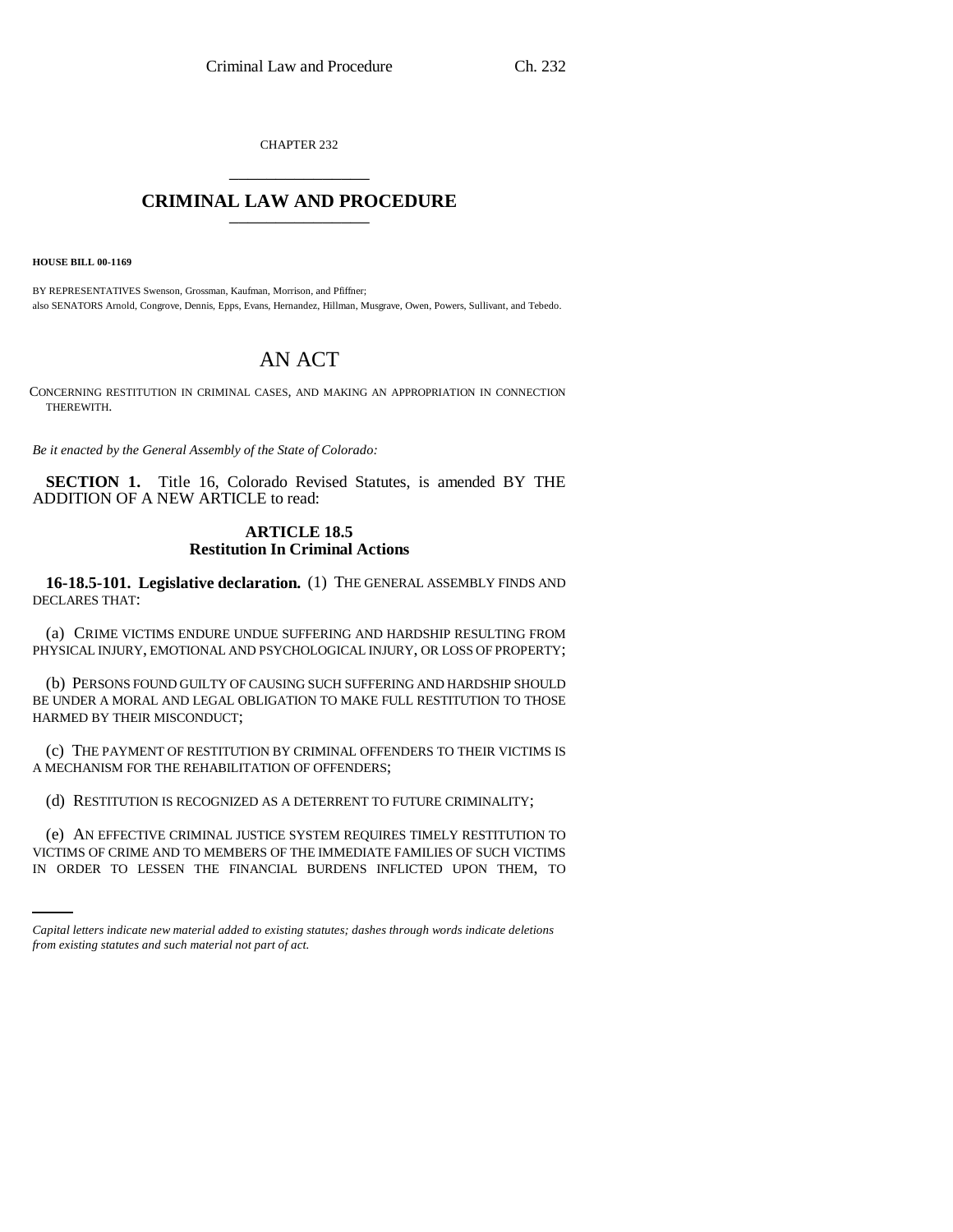COMPENSATE THEM FOR THEIR SUFFERING AND HARDSHIP, AND TO PRESERVE THE INDIVIDUAL DIGNITY OF VICTIMS;

(f) FORMER PROCEDURES FOR RESTITUTION ASSESSMENT, COLLECTION, AND DISTRIBUTION HAVE PROVEN TO BE INADEQUATE AND INCONSISTENT FROM CASE TO CASE;

(g) THE PURPOSES OF THIS ARTICLE ARE TO FACILITATE:

(I) THE ESTABLISHMENT OF PROGRAMS AND PROCEDURES TO PROVIDE FOR AND COLLECT FULL RESTITUTION FOR VICTIMS OF CRIME IN THE MOST EXPEDITIOUS MANNER; AND

(II) THE EFFECTIVE AND TIMELY ASSESSMENT, COLLECTION, AND DISTRIBUTION OF RESTITUTION REQUIRES THE COOPERATION AND COLLABORATION OF ALL CRIMINAL JUSTICE AGENCIES AND DEPARTMENTS.

(2) IT IS THE INTENT OF THE GENERAL ASSEMBLY THAT RESTITUTION BE ORDERED, COLLECTED, AND DISBURSED TO THE VICTIMS OF CRIME AND THEIR IMMEDIATE FAMILIES. SUCH RESTITUTION WILL AID THE OFFENDER IN REINTEGRATION AS A PRODUCTIVE MEMBER OF SOCIETY. THIS ARTICLE SHALL BE LIBERALLY CONSTRUED TO ACCOMPLISH ALL SUCH PURPOSES.

**16-18.5-102. Definitions.** AS USED IN THIS ARTICLE 18.5, UNLESS THE CONTEXT OTHERWISE REQUIRES:

(1) "COLLECTIONS INVESTIGATOR" MEANS A PERSON EMPLOYED BY THE JUDICIAL DEPARTMENT WHOSE PRIMARY RESPONSIBILITY IS TO ADMINISTER, ENFORCE, AND COLLECT ON COURT ORDERS OR JUDGMENTS ENTERED WITH RESPECT TO FINES, FEES, RESTITUTION, OR ANY OTHER ACCOUNTS RECEIVABLE OF THE COURT, JUDICIAL DISTRICT, OR JUDICIAL DEPARTMENT.

(2) "CONVICTION" MEANS A VERDICT OF GUILTY BY A JUDGE OR JURY OR A PLEA OF GUILTY OR NOLO CONTENDERE THAT IS ACCEPTED BY THE COURT OR ADJUDICATION FOR AN OFFENSE THAT WOULD CONSTITUTE A CRIMINAL OFFENSE IF COMMITTED BY AN ADULT. "CONVICTION" ALSO INCLUDES HAVING RECEIVED A DEFERRED JUDGMENT AND SENTENCE OR DEFERRED ADJUDICATION; EXCEPT THAT A PERSON SHALL NOT BE DEEMED TO HAVE BEEN CONVICTED IF THE PERSON HAS SUCCESSFULLY COMPLETED A DEFERRED SENTENCE OR DEFERRED ADJUDICATION.

(3) (a) "RESTITUTION" MEANS ANY PECUNIARY LOSS SUFFERED BY A VICTIM, AND INCLUDES BUT IS NOT LIMITED TO ALL OUT-OF-POCKET EXPENSES, INTEREST, LOSS OF USE OF MONEY, ANTICIPATED FUTURE EXPENSES, REWARDS PAID BY VICTIMS, MONEY ADVANCED BY LAW ENFORCEMENT AGENCIES, ADJUSTMENT EXPENSES, AND OTHER LOSSES OR INJURIES PROXIMATELY CAUSED BY AN OFFENDER'S CONDUCT AND THAT CAN BE REASONABLY CALCULATED AND RECOMPENSED IN MONEY.

(b) "RESTITUTION" MAY ALSO INCLUDE EXTRAORDINARY DIRECT PUBLIC AND ALL PRIVATE INVESTIGATIVE COSTS.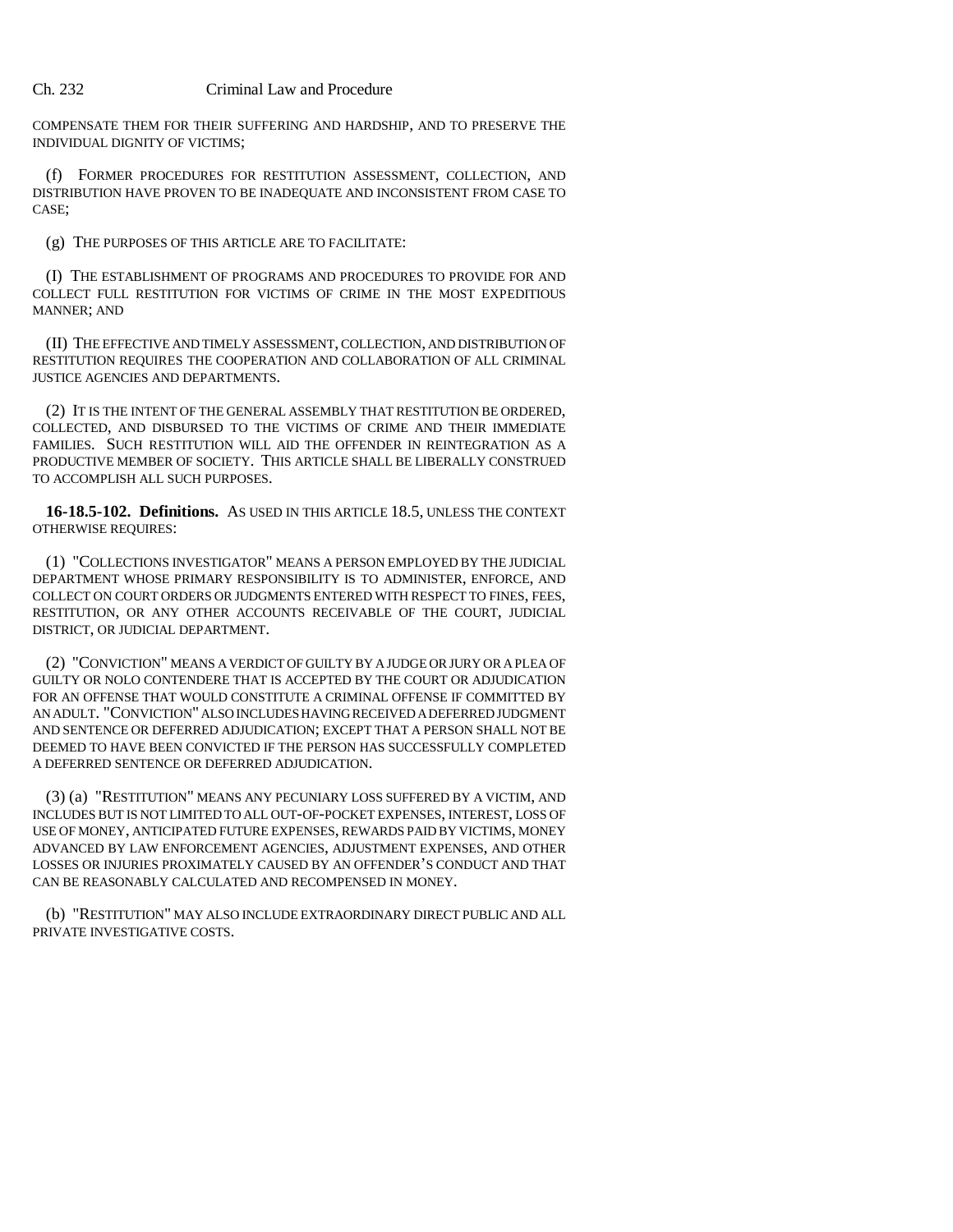(4) (a) "VICTIM" MEANS ANY PERSON AGGRIEVED BY THE CONDUCT OF AN OFFENDER AND INCLUDES BUT IS NOT LIMITED TO THE FOLLOWING:

(I) ANY PERSON AGAINST WHOM ANY FELONY, MISDEMEANOR, PETTY, OR TRAFFIC MISDEMEANOR OFFENSE HAS BEEN PERPETRATED OR ATTEMPTED;

(II) ANY PERSON HARMED BY AN OFFENDER'S CRIMINAL CONDUCT IN THE COURSE OF A SCHEME, CONSPIRACY, OR PATTERN OF CRIMINAL ACTIVITY;

(III) ANY PERSON WHO HAS SUFFERED LOSSES BECAUSE OF A CONTRACTUAL RELATIONSHIP WITH, INCLUDING BUT NOT LIMITED TO AN INSURER, OR BECAUSE OF LIABILITY UNDER SECTION 14-6-110, C.R.S., FOR A PERSON DESCRIBED IN SUBPARAGRAPH (I) OR (II) OF THIS PARAGRAPH (a);

(IV) ANY VICTIM COMPENSATION BOARD THAT HAS PAID A VICTIM COMPENSATION CLAIM;

(V) IF ANY PERSON DESCRIBED IN SUBPARAGRAPH (I) OR (II) OF THIS PARAGRAPH (a) IS DECEASED OR INCAPACITATED, THE PERSON'S SPOUSE, PARENT, LEGAL GUARDIAN, NATURAL OR ADOPTED CHILD, CHILD LIVING WITH THE VICTIM, SIBLING, GRANDPARENT, SIGNIFICANT OTHER, AS DEFINED IN SECTION 24-4.1.302 (4), C.R.S., OR OTHER LAWFUL REPRESENTATIVE.

(b) "VICTIM" SHALL NOT INCLUDE A PERSON WHO IS ACCOUNTABLE FOR THE CRIME OR A CRIME ARISING FROM THE SAME CONDUCT, CRIMINAL EPISODE, OR PLAN AS DEFINED UNDER THE LAW OF THIS STATE OR OF THE UNITED STATES.

(c) ANY "VICTIM" UNDER THE AGE OF EIGHTEEN IS CONSIDERED INCAPACITATED, UNLESS THAT PERSON IS LEGALLY EMANCIPATED OR THE COURT ORDERS OTHERWISE.

(d) IT IS THE INTENT OF THE GENERAL ASSEMBLY THAT THIS DEFINITION OF THE TERM "VICTIM" SHALL APPLY TO THIS ARTICLE AND SHALL NOT BE APPLIED TO ANY OTHER PROVISION OF THE LAWS OF THE STATE OF COLORADO THAT REFERS TO THE TERM "VICTIM".

**16-18.5-103. Assessment of restitution.** (1) EVERY ORDER OF CONVICTION OF A FELONY, MISDEMEANOR, PETTY, OR TRAFFIC MISDEMEANOR OFFENSE, EXCEPT ANY ORDER OF CONVICTION FOR A STATE TRAFFIC MISDEMEANOR OFFENSE ISSUED BY A MUNICIPAL OR COUNTY COURT IN WHICH THE PROSECUTING ATTORNEY IS ACTING AS A SPECIAL DEPUTY DISTRICT ATTORNEY PURSUANT TO AN AGREEMENT WITH THE DISTRICT ATTORNEY'S OFFICE, SHALL INCLUDE CONSIDERATION OF RESTITUTION. EACH SUCH ORDER SHALL INCLUDE ONE OR MORE OF THE FOLLOWING:

(a) AN ORDER OF A SPECIFIC AMOUNT OF RESTITUTION BE PAID BY THE DEFENDANT;

(b) AN ORDER THAT THE DEFENDANT IS OBLIGATED TO PAY RESTITUTION, BUT THAT THE SPECIFIC AMOUNT OF RESTITUTION SHALL BE DETERMINED WITHIN THE NINETY DAYS IMMEDIATELY FOLLOWING THE ORDER OF CONVICTION, UNLESS GOOD CAUSE IS SHOWN FOR EXTENDING THE TIME PERIOD BY WHICH THE RESTITUTION AMOUNT SHALL BE DETERMINED;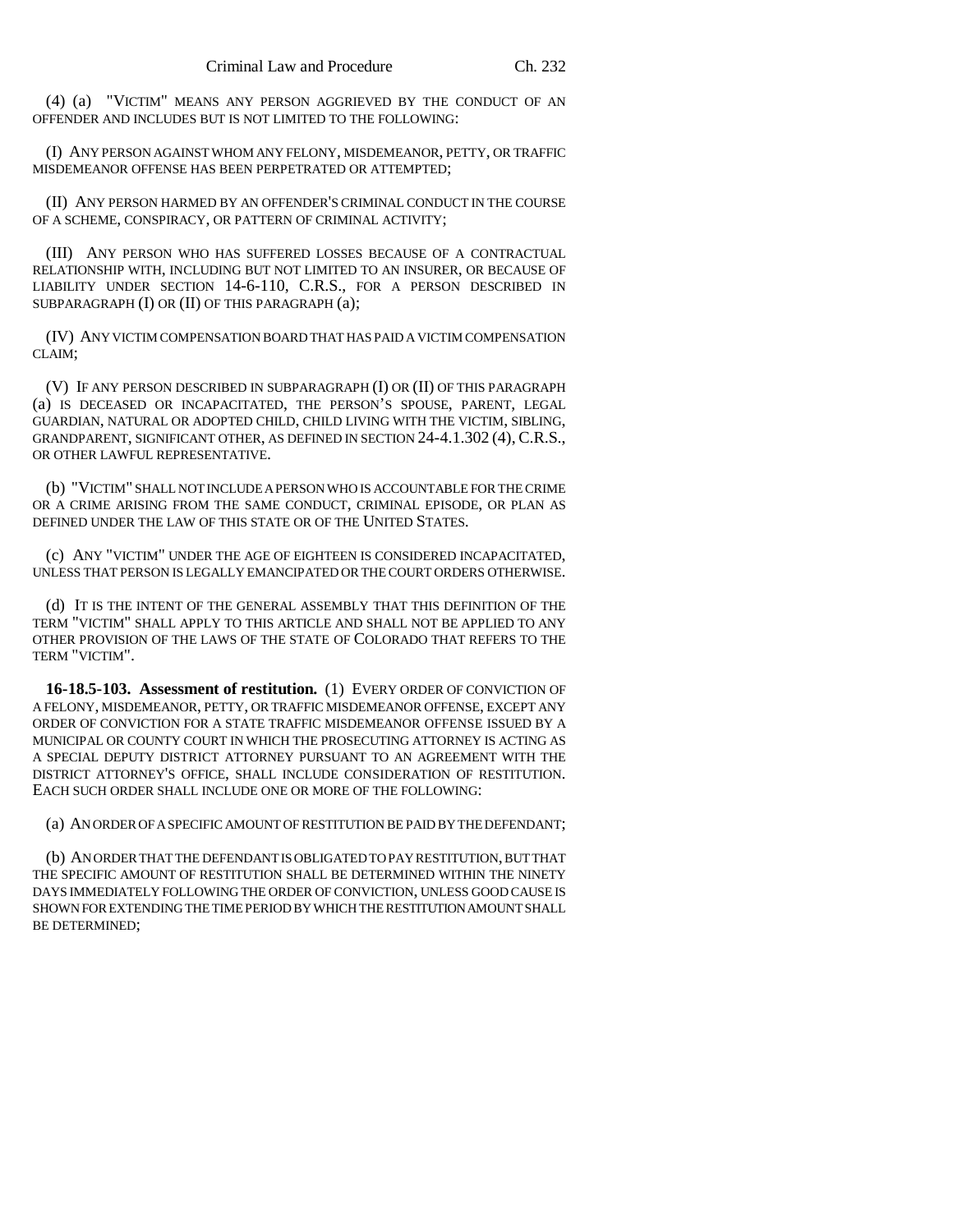(c) AN ORDER, IN ADDITION TO OR IN PLACE OF A SPECIFIC AMOUNT OF RESTITUTION, THAT THE DEFENDANT PAY RESTITUTION COVERING THE ACTUAL COSTS OF SPECIFIC FUTURE TREATMENT OF ANY VICTIM OF THE CRIME; OR

(d) CONTAIN A SPECIFIC FINDING THAT NO VICTIM OF THE CRIME SUFFERED A PECUNIARY LOSS AND THEREFORE NO ORDER FOR THE PAYMENT OF RESTITUTION IS BEING ENTERED.

(2) THE COURT SHALL BASE ITS ORDER FOR RESTITUTION UPON INFORMATION PRESENTED TO THE COURT BY THE PROSECUTING ATTORNEY, WHO SHALL COMPILE SUCH INFORMATION THROUGH VICTIM IMPACT STATEMENTS OR OTHER MEANS TO DETERMINE THE AMOUNT OF RESTITUTION AND THE IDENTITIES OF THE VICTIMS. FURTHER, THE PROSECUTING ATTORNEY SHALL PRESENT THIS INFORMATION TO THE COURT PRIOR TO THE ORDER OF CONVICTION OR WITHIN NINETY DAYS, IF IT IS NOT AVAILABLE PRIOR TO THE ORDER OF CONVICTION. THE COURT MAY EXTEND THIS DATE IF IT FINDS THAT THERE ARE EXTENUATING CIRCUMSTANCES AFFECTING THE PROSECUTING ATTORNEY'S ABILITY TO DETERMINE RESTITUTION.

(3) ANY ORDER FOR RESTITUTION MAY BE:

(a) INCREASED IF ADDITIONAL VICTIMS OR ADDITIONAL LOSSES NOT KNOWN TO THE JUDGE OR THE PROSECUTOR AT THE TIME THE ORDER OF RESTITUTION WAS ENTERED ARE LATER DISCOVERED AND THE FINAL AMOUNT OF RESTITUTION DUE HAS NOT BEEN SET BY THE COURT; OR

(b) DECREASED:

(I) WITH THE CONSENT OF THE PROSECUTING ATTORNEY AND THE VICTIM OR VICTIMS TO WHOM THE RESTITUTION IS OWED; OR

(II) IF THE DEFENDANT HAS OTHERWISE COMPENSATED THE VICTIM OR VICTIMS FOR THE PECUNIARY LOSSES SUFFERED.

(4) (a) ANY ORDER FOR RESTITUTION ENTERED PURSUANT TO THIS SECTION SHALL BE A FINAL CIVIL JUDGMENT IN FAVOR OF THE STATE AND ANY VICTIM. NOTWITHSTANDING ANY OTHER CIVIL OR CRIMINAL STATUTE OR RULE, ANY SUCH JUDGMENT SHALL REMAIN IN FORCE UNTIL THE RESTITUTION IS PAID IN FULL.

(b) ANY ORDER FOR RESTITUTION MADE PURSUANT TO THIS SECTION SHALL ALSO BE DEEMED TO ORDER THAT:

(I) THE DEFENDANT OWES INTEREST FROM THE DATE OF THE ENTRY OF THE ORDER AT THE RATE OF TWELVE PERCENT PER ANNUM; AND

(II) THE DEFENDANT OWES ALL REASONABLE AND NECESSARY ATTORNEY FEES AND COSTS INCURRED IN COLLECTING SUCH ORDER DUE TO THE DEFENDANT'S NONPAYMENT.

(c) THE ENTRY OF AN ORDER FOR RESTITUTION UNDER THIS SECTION CREATES A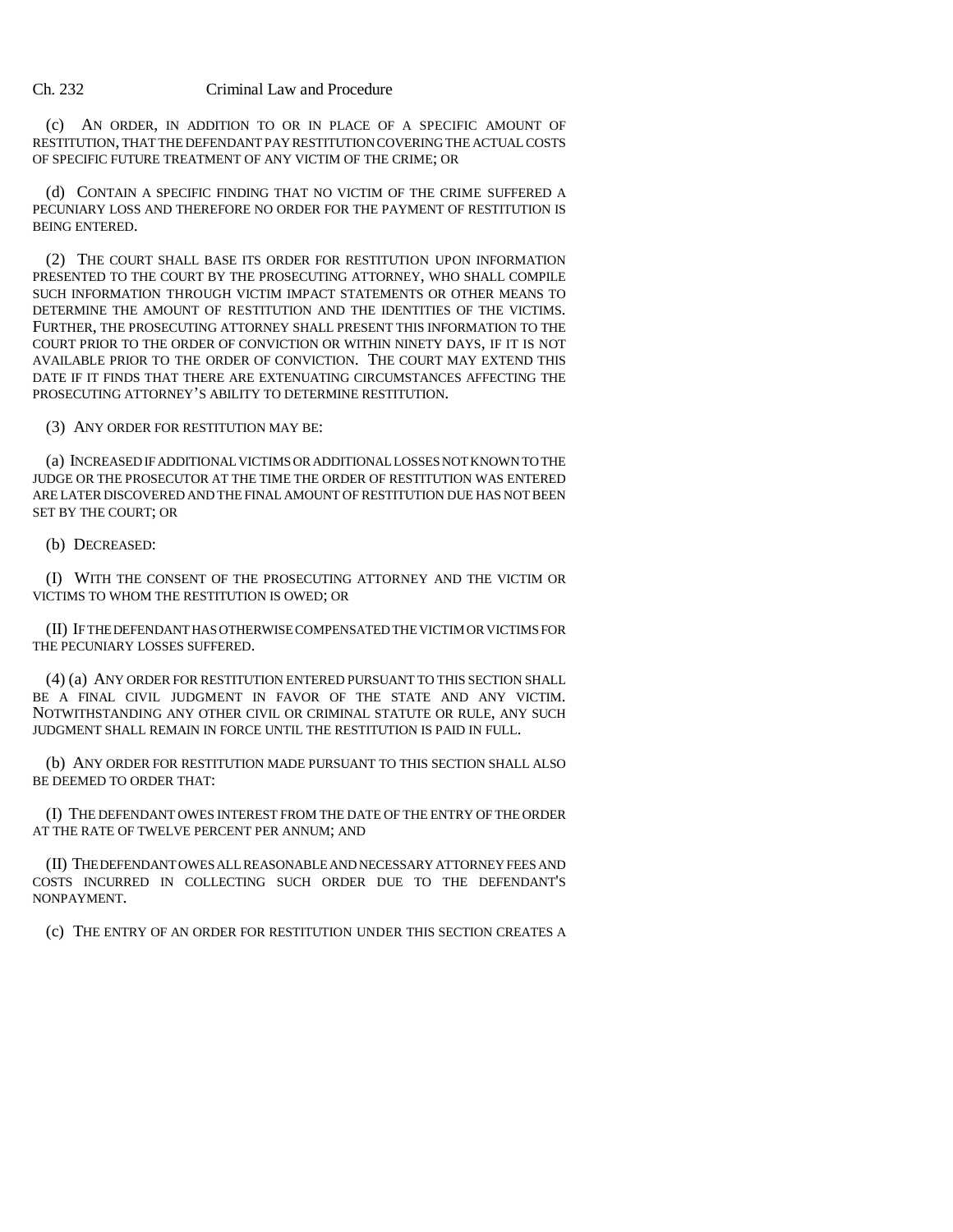LIEN BY OPERATION OF LAW AGAINST THE DEFENDANT'S PERSONAL PROPERTY AND ANY INTEREST THAT THE DEFENDANT MAY HAVE IN ANY PERSONAL PROPERTY.

(d) ANY ORDER OF RESTITUTION IMPOSED SHALL BE CONSIDERED A DEBT FOR "WILLFUL AND MALICIOUS" INJURY FOR PURPOSES OF EXCEPTIONS TO DISCHARGE IN BANKRUPTCY AS PROVIDED IN 11 U.S.C. SEC. 523.

(5) IF MORE THAN ONE DEFENDANT OWES RESTITUTION TO THE SAME VICTIM FOR THE SAME PECUNIARY LOSS, THE ORDERS FOR RESTITUTION SHALL BE JOINT AND SEVERAL OBLIGATIONS OF THE DEFENDANTS.

(6) ANY AMOUNT PAID TO A VICTIM UNDER AN ORDER OF RESTITUTION SHALL BE SET OFF AGAINST ANY AMOUNT LATER RECOVERED AS COMPENSATORY DAMAGES BY SUCH VICTIM IN ANY FEDERAL OR STATE CIVIL PROCEEDING.

**16-18.5-104. Initial collections investigation - payment schedule.** (1) ORDERS FOR RESTITUTION SHALL BE DUE AND PAYABLE AT THE TIME THAT THE ORDER OF CONVICTION IS ENTERED. UNLESS THE DEFENDANT IS SENTENCED TO THE CUSTODY OF THE EXECUTIVE DIRECTOR OF THE DEPARTMENT OF CORRECTIONS, IF AT THE TIME THAT THE COURT ENTERS AN ORDER FOR RESTITUTION PURSUANT TO SECTION 16-18.5-103, THE DEFENDANT ALLEGES THAT HE OR SHE CANNOT PAY THE FULL AMOUNT OF RESTITUTION, THE COURT SHALL DIRECT THAT THE DEFENDANT REPORT IMMEDIATELY TO THE COLLECTIONS INVESTIGATOR.

(2) UPON REFERRAL TO A COLLECTIONS INVESTIGATOR, THE DEFENDANT SHALL BE CHARGED A TIME PAYMENT FEE OF TWENTY-FIVE DOLLARS. SUCH FEE SHALL BE COLLECTED FROM THE DEFENDANT AFTER THE DEFENDANT HAS SATISFIED ALL ORDERS FOR RESTITUTION. ALL PAYMENTS FOR THE TIME PAYMENT FEE SHALL BE CREDITED TO THE JUDICIAL COLLECTION ENHANCEMENT FUND CREATED IN 16-11-101.6 (2), C.R.S.

(3) (a) UPON REFERRAL OF A DEFENDANT PURSUANT TO SUBSECTION (2) OF THIS SECTION, THE COLLECTIONS INVESTIGATOR SHALL CONDUCT AN INVESTIGATION INTO THE FINANCIAL ABILITY OF THE DEFENDANT TO PAY THE RESTITUTION ORDERED BY THE COURT. SUCH INVESTIGATION MAY CONSIST OF BUT IS NOT LIMITED TO:

(I) SUBMISSION OF WRITTEN FINANCIAL AFFIDAVITS OR DISCLOSURES OF THE DEFENDANT'S PERSONAL, HOUSEHOLD, AND BUSINESS INCOME, ASSETS, AND LIABILITIES;

(II) SUBMISSION TO AN ORAL EXAMINATION OF THE DEFENDANT'S FINANCIAL CIRCUMSTANCES;

(III) SUBMISSION OF BOOKS, PAPERS, DOCUMENTS, OR OTHER TANGIBLE THINGS RELATED TO THE DEFENDANT'S FINANCIAL CIRCUMSTANCES INCLUDING BUT NOT LIMITED TO:

(A) PAYROLL STUBS;

(B) FINANCIAL INSTITUTION ACCOUNT STATEMENTS;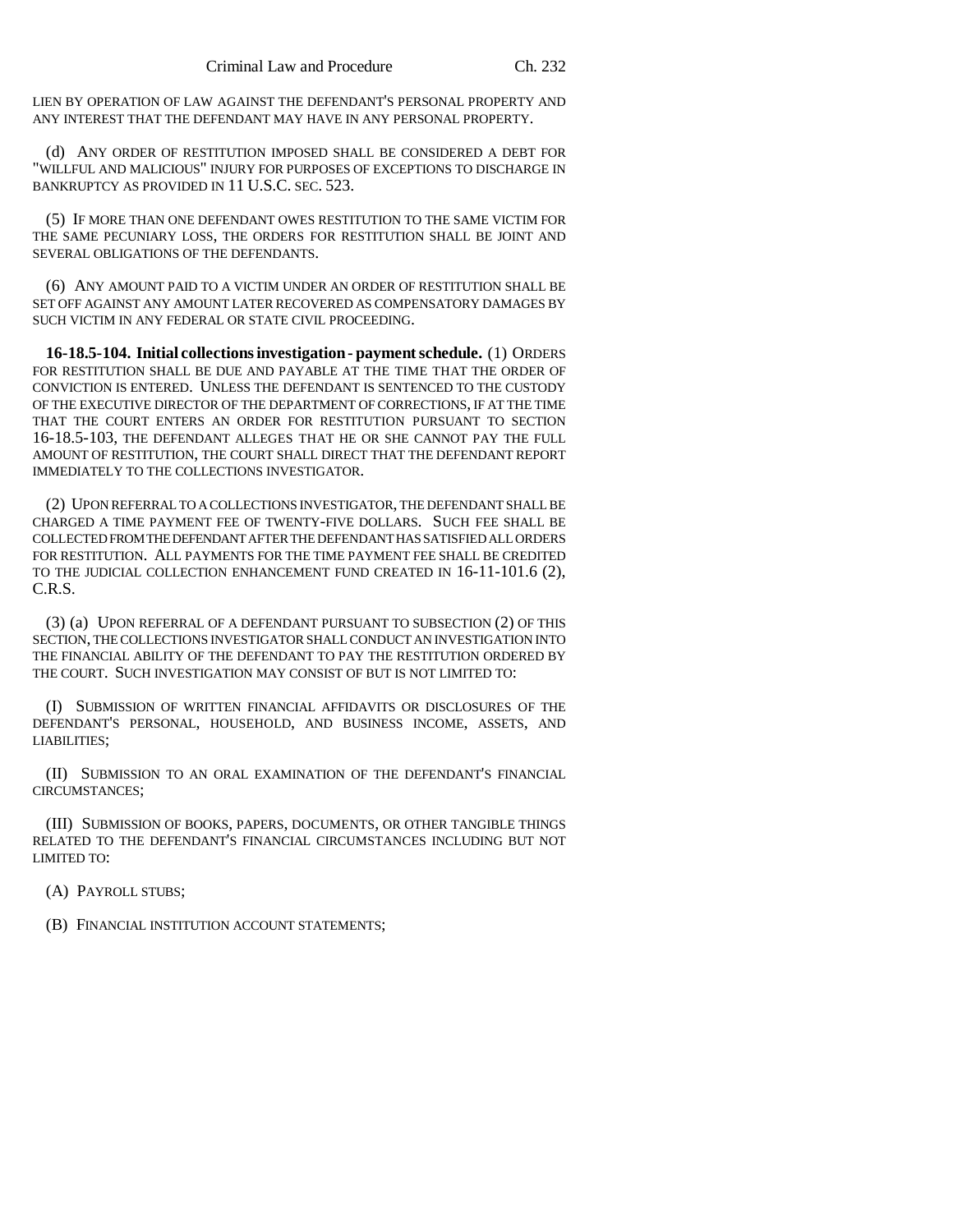(C) STOCK CERTIFICATES;

(D) DEEDS, TITLES, OR OTHER EVIDENCE OF OWNERSHIP;

(E) STATE AND FEDERAL TAX RECORDS; AND

(F) INSURANCE POLICIES AND STATEMENTS.

(IV) RESEARCH AND VERIFICATION OF ALL ORAL AND WRITTEN STATEMENTS MADE BY THE DEFENDANT.

(b) IN THE CASE OF A JUVENILE DEFENDANT, THE COLLECTIONS INVESTIGATOR MAY CONDUCT THE INVESTIGATION INTO THE JUVENILE'S PARENTS' OR LEGAL GUARDIAN'S FINANCIAL CIRCUMSTANCES AS WELL AS THE JUVENILE'S.

(c) FOR PURPOSES OF CONDUCTING THE INVESTIGATION REQUIRED BY THIS SUBSECTION (3), THE COLLECTIONS INVESTIGATOR SHALL HAVE ACCESS TO DATA MAINTAINED BY OTHER STATE AGENCIES INCLUDING BUT NOT LIMITED TO WAGE DATA, EMPLOYMENT DATA, AND INCOME TAX DATA. THE JUDICIAL DEPARTMENT AND ANY OTHER DEPARTMENTS ARE AUTHORIZED TO ENTER INTO AGREEMENTS FOR THE SHARING OF SUCH DATA.

(d) NOTWITHSTANDING THE PROVISIONS OF ARTICLE 72 OF TITLE 24, C.R.S., DOCUMENTS AND INFORMATION OBTAINED BY THE COLLECTIONS INVESTIGATORS PURSUANT TO THIS SUBSECTION (3) SHALL NOT BE PUBLIC RECORDS, BUT SHALL BE OPEN TO PUBLIC INSPECTION ONLY UPON AN ORDER OF THE COURT BASED ON A FINDING OF GOOD CAUSE. DOCUMENTS AND INFORMATION OBTAINED BY THE COLLECTION INVESTIGATORS MAY BE MADE AVAILABLE TO THE VICTIM AND TO ANY PRIVATE COLLECTION AGENCY OR THIRD PARTY WITH WHOM THE JUDICIAL DEPARTMENT MAY CONTRACT FOR THE COLLECTION OF PAST DUE RESTITUTION. IN ADDITION, IF ANY WARRANT IS ISSUED FOR THE ARREST OF ANY DEFENDANT DUE TO NONPAYMENT OF RESTITUTION, INFORMATION CONCERNING THE DEFENDANT'S ADDRESS AND PLACE OF EMPLOYMENT MAY BE SHARED WITH A CRIMINAL JUSTICE AGENCY.

(4) (a) (I) FOLLOWING THE INVESTIGATION DESCRIBED IN SUBSECTION (3) OF THIS SECTION, THE COLLECTIONS INVESTIGATOR SHALL ESTABLISH A PAYMENT SCHEDULE AND DIRECT THAT THE DEFENDANT:

(A) PAY THE FULL AMOUNT ORDERED IMMEDIATELY;

(B) PAY THE FULL AMOUNT ORDERED AS A SINGLE PAYMENT ON A SPECIFIED DATE; OR

(C) PAY THE FULL AMOUNT ORDERED IN SPECIFIED PARTIAL AMOUNTS ON SPECIFIED DATES.

(II) THE COLLECTIONS INVESTIGATOR MAY ASK THE COURT TO ENTER THE PAYMENT SCHEDULE AS AN ORDER OF COURT.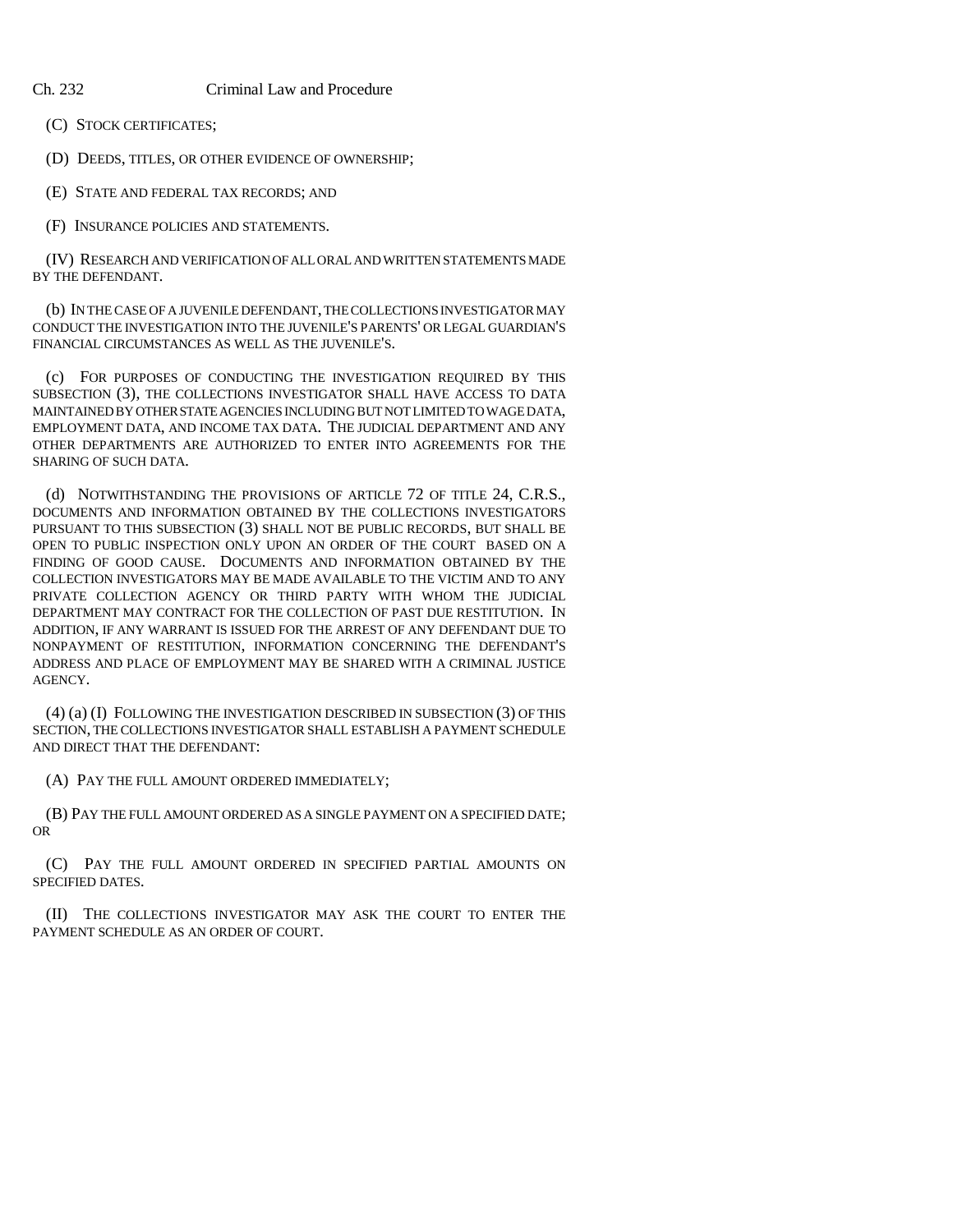(b) IN ADDITION TO THE PAYMENTS REQUIRED BY PARAGRAPH (a) OF THIS SUBSECTION (4), THE COLLECTIONS INVESTIGATOR MAY DIRECT THAT:

(I) IF THE DEFENDANT IS UNEMPLOYED, THE DEFENDANT SEEK GAINFUL EMPLOYMENT AND REPORT TO THE INVESTIGATOR ON SUCH EFFORTS BY A SPECIFIED DATE;

(II) THE DEFENDANT SHALL NOT INCUR ADDITIONAL DEBT OR FINANCIAL OBLIGATION WITHOUT THE APPROVAL OF THE COLLECTIONS INVESTIGATOR, WHICH APPROVAL SHALL NOT BE UNREASONABLY WITHHELD; OR

(III) THE DEFENDANT PROMPTLY REPORT TO THE COLLECTIONS INVESTIGATOR ANY CHANGES IN INCOME, ASSETS, OR OTHER FINANCIAL CIRCUMSTANCES.

(5) FOLLOWING THE INVESTIGATION REQUIRED BY SUBSECTION (3) OF THIS SECTION, THE COLLECTIONS INVESTIGATOR MAY ALSO:

(a) (I) RECORD A TRANSCRIPT OF THE ORDER FOR RESTITUTION IN THE REAL ESTATE RECORDS IN THE OFFICE OF THE CLERK AND RECORDER OF ANY COUNTY IN WHICH THE DEFENDANT HOLDS AN INTEREST IN REAL PROPERTY. FROM THE TIME OF THE RECORDING OF THE TRANSCRIPT, THERE SHALL BE A LIEN THAT IS AN ENCUMBRANCE IN FAVOR OF THE STATE OR THE VICTIM, OR AN ASSIGNEE OF THE STATE OR THE VICTIM, AND SHALL ENCUMBER ANY INTEREST OF THE DEFENDANT IN REAL PROPERTY IN SUCH COUNTY.

(II) (A) THE LIEN CREATED BY THIS PARAGRAPH (a), SHALL REMAIN IN EFFECT UNTIL ALL AMOUNTS OF RESTITUTION, INCLUDING INTEREST, COSTS, TIME PAYMENT FEES, AND LATE FEES ARE PAID OR FOR A PERIOD OF TWENTY YEARS AFTER THE RECORDING OF THE TRANSCRIPT. SO LONG AS THERE IS AN AMOUNT STILL OWING, THE COLLECTIONS INVESTIGATOR OR THE VICTIM OR THE ASSIGNEE OF THE STATE OR THE VICTIM MAY RECORD A NEW TRANSCRIPT OF THE ORDER OF RESTITUTION. ANY TRANSCRIPT OF THE ORDER FOR RESTITUTION RECORDED PURSUANT TO THIS SUBPARAGRAPH (II) PRIOR TO THE EXPIRATION OF THE TWENTY-YEAR PERIOD SHALL RELATE BACK TO THE DATE OF THE RECORDING OF THE ORIGINAL TRANSCRIPT OF THE ORDER FOR RESTITUTION AND SHALL BE VALID FOR A PERIOD OF TWENTY YEARS AFTER THE RECORDING OF THE SUBSEQUENT TRANSCRIPT. MORE THAN ONE SUBSEQUENT TRANSCRIPT SHALL BE PERMITTED.

(B) WITHIN TWENTY DAYS AFTER THE PAYMENT OF ALL SUCH AMOUNTS OF RESTITUTION, THE COLLECTIONS INVESTIGATOR OR THE VICTIM, OR THE ASSIGNEE OF THE STATE OR THE VICTIM, SHALL RECORD A CERTIFICATE OF SATISFACTION OF JUDGMENT ISSUED BY THE CLERK OF THE COURT WITH EACH CLERK AND RECORDER WHERE A TRANSCRIPT WAS RECORDED. THE SATISFACTION OF JUDGMENT SHALL BE CONCLUSIVE EVIDENCE THAT THE LIEN WAS EXTINGUISHED.

(III) THE COLLECTIONS INVESTIGATOR AND THE VICTIM SHALL BE EXEMPT FROM THE PAYMENT OF RECORDING FEES CHARGED BY THE CLERK AND RECORDER FOR THE RECORDING OF THE TRANSCRIPTS AND SATISFACTIONS OF JUDGMENT.

(b) (I) FILE A TRANSCRIPT OF THE ORDER FOR RESTITUTION WITH THE CENTRAL INDEXING SYSTEM BOARD ESTABLISHED PURSUANT TO SECTION 4-9.3-103,C.R.S., BY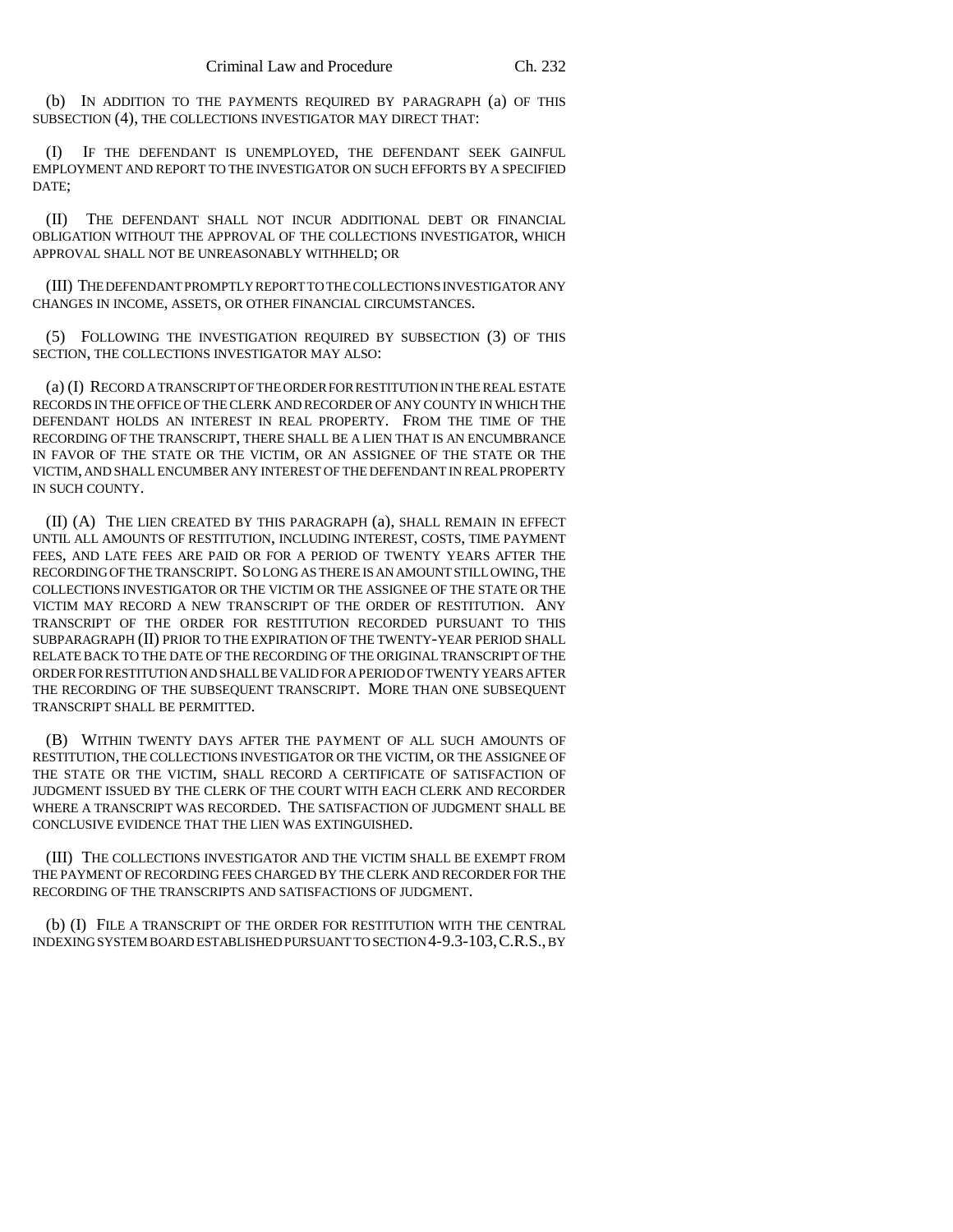MEANS OF ELECTRONIC DATA TRANSMISSION. FROM THE TIME OF THE FILING OF THE TRANSCRIPT, THERE SHALL BE A LIEN THAT IS AN ENCUMBRANCE IN FAVOR OF THE STATE OR THE VICTIM, OR AN ASSIGNEE OF THE STATE OR THE VICTIM, AND SHALL ENCUMBER ANY INTEREST OF THE DEFENDANT IN ANY PERSONAL PROPERTY.

(II) THE LIEN CREATED BY THIS PARAGRAPH (b), SHALL REMAIN IN EFFECT WITHOUT THE NECESSITY OF RENEWAL FOR TWELVE YEARS OR UNTIL ALL AMOUNTS OF RESTITUTION, INCLUDING INTEREST, COSTS, TIME PAYMENT FEES, AND LATE FEES ARE PAID. WITHIN TWENTY DAYS AFTER THE PAYMENT OF ALL SUCH AMOUNTS OF RESTITUTION, THE COLLECTIONS INVESTIGATOR OR THE VICTIM, OR THE ASSIGNEE OF THE STATE OR THE VICTIM, SHALL FILE A SATISFACTION OF JUDGMENT WITH THE CENTRAL INDEXING SYSTEM BOARD. THE SATISFACTION OF JUDGMENT SHALL BE CONCLUSIVE EVIDENCE THAT THE LIEN WAS EXTINGUISHED.

(III) THE COLLECTIONS INVESTIGATOR AND THE VICTIM SHALL BE EXEMPT FROM THE PAYMENT OF FILING FEES CHARGED BY THE CENTRAL INDEXING SYSTEM BOARD.

(c) (I) FILE A TRANSCRIPT OF THE ORDER FOR RESTITUTION WITH THE AUTHORIZED AGENT AS DEFINED IN SECTION 42-6-102 (1), C.R.S. FROM THE TIME OF THE FILING OF THE TRANSCRIPT, THERE SHALL BE A LIEN THAT IS AN ENCUMBRANCE IN FAVOR OF THE STATE OR THE VICTIM, OR AN ASSIGNEE OF THE STATE OR THE VICTIM, AND SHALL ENCUMBER ANY INTEREST OF THE DEFENDANT IN A MOTOR VEHICLE. IN ORDER FOR SUCH LIEN TO BE EFFECTIVE AS A VALID LIEN AGAINST A MOTOR VEHICLE, THE STATE OR THE VICTIM, OR THE ASSIGNEE OF THE STATE OR THE VICTIM, SHALL HAVE SUCH LIEN FILED FOR PUBLIC RECORD AND NOTED ON THE OWNER'S CERTIFICATE OF TITLE IN THE MANNER PROVIDED IN SECTIONS 42-6-121 AND 42-6-129, C.R.S.

(II) THE LIEN CREATED BY THIS PARAGRAPH (c), SHALL REMAIN IN EFFECT FOR THE SAME PERIOD OF TIME AS ANY OTHER LIEN ON MOTOR VEHICLES AS SPECIFIED IN SECTION 42-6-127, C.R.S., OR UNTIL ALL AMOUNTS OF RESTITUTION, INCLUDING INTEREST, COSTS, TIME PAYMENT FEES, AND LATE FEES ARE PAID, WHICHEVER OCCURS FIRST. A LIEN CREATED PURSUANT TO THIS PARAGRAPH (c) MAY BE RENEWED PURSUANT TO SECTION 42-6-127,C.R.S. WITHIN TWENTY DAYS AFTER THE PAYMENT OF ALL SUCH AMOUNTS OF RESTITUTION, THE COLLECTIONS INVESTIGATOR OR THE VICTIM OR THE ASSIGNEE OF THE STATE OR THE VICTIM SHALL RELEASE THE LIEN PURSUANT TO THE PROCEDURES SPECIFIED IN SECTION 42-6-125,C.R.S. WHEN A LIEN CREATED BY THIS PARAGRAPH (c) IS RELEASED, THE AUTHORIZED AGENT AND THE EXECUTIVE DIRECTOR OF THE DEPARTMENT OF REVENUE SHALL PROCEED AS PROVIDED IN SECTION 42-6-126, C.R.S.

(III) THE COLLECTIONS INVESTIGATOR AND THE VICTIM SHALL NOT BE EXEMPT FROM THE PAYMENT OF FILING FEES CHARGED BY THE AUTHORIZED AGENT FOR THE FILING OF EITHER THE TRANSCRIPT OF ORDER OR THE RELEASE OF LIEN. HOWEVER, THE STATE OR THE VICTIM, OR THE ASSIGNEE OF THE STATE OR THE VICTIM, MAY ADD THE AMOUNT OF THE FILING FEES TO THE LIEN AMOUNT AND COLLECT THE AMOUNT FROM THE DEFENDANT.

**16-18.5-105. Monitoring - default - penalties.** (1) THE COLLECTIONS INVESTIGATOR SHALL BE RESPONSIBLE FOR MONITORING THE PAYMENTS OF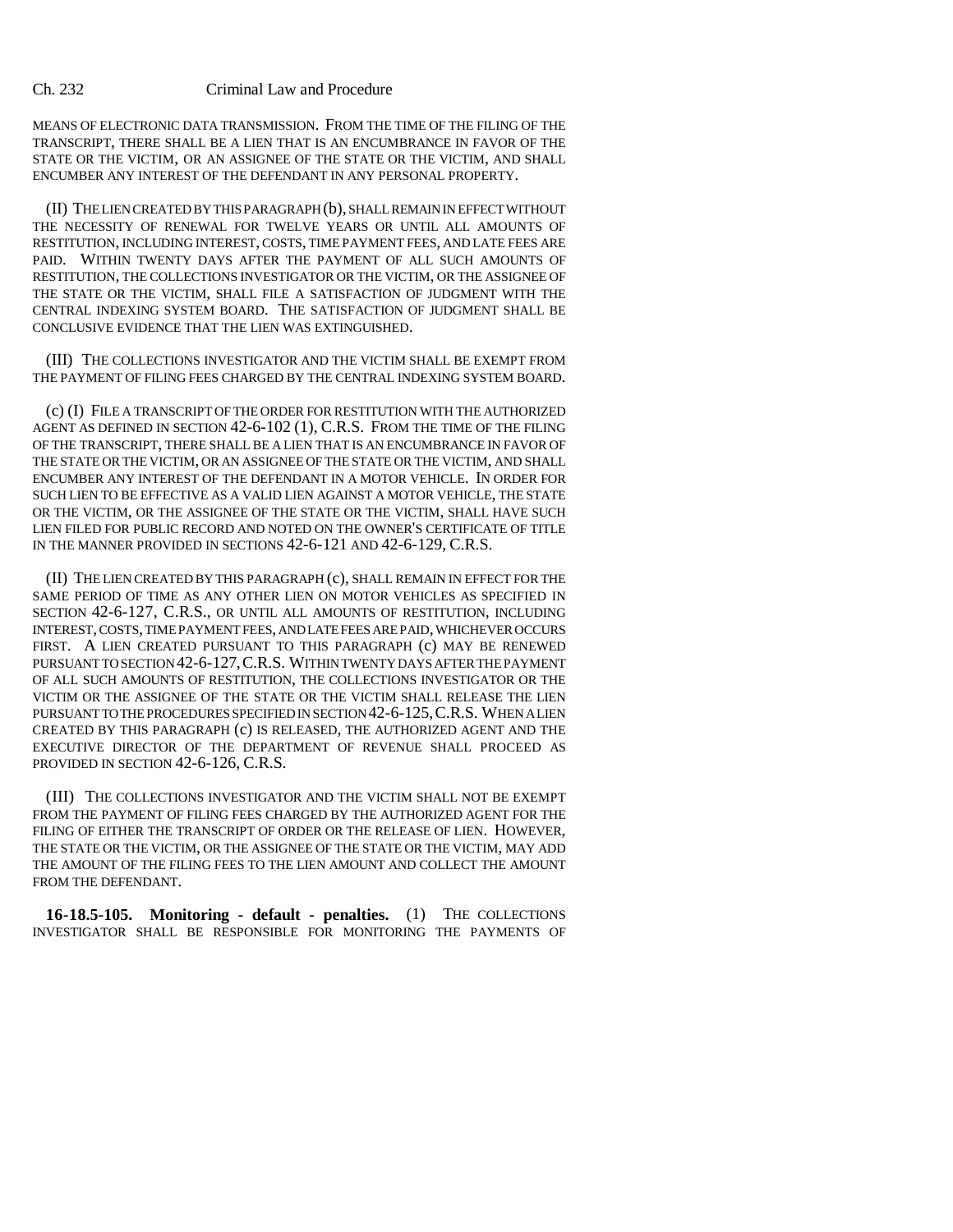RESTITUTION BY ANY DEFENDANT REFERRED TO THE INVESTIGATOR PURSUANT TO SECTION 16-18.5-104. BASED UPON CHANGES IN THE DEFENDANT'S FINANCIAL CIRCUMSTANCES, THE COLLECTIONS INVESTIGATOR MAY MODIFY THE PAYMENT SCHEDULE ESTABLISHED PURSUANT TO SECTION 16-18.5-104 (4). IF A PAYMENT SCHEDULE HAS BEEN MADE AN ORDER OF THE COURT PURSUANT TO SECTION 16-18.5-104 (4) (a) (II), PRIOR TO ENFORCING A NEW SCHEDULE, THE COLLECTIONS INVESTIGATOR SHALL REQUEST AND OBTAIN A MODIFICATION OF THE ORDER.

(2) IN ADDITION TO ANY OTHER COSTS THAT MAY ACCRUE, FOR EACH PAYMENT OF RESTITUTION THAT A DEFENDANT FAILS TO MAKE WITHIN FIVE DAYS AFTER THE DATE THAT THE PAYMENT IS DUE PURSUANT TO ANY PAYMENT SCHEDULE ESTABLISHED PURSUANT TO THIS ARTICLE, THE DEFENDANT SHALL BE CHARGED A LATE FEE OF TEN DOLLARS. SUCH LATE FEES SHALL BE COLLECTED FROM THE DEFENDANT AFTER THE DEFENDANT HAS SATISFIED ALL ORDERS FOR RESTITUTION. ALL PAYMENTS FOR LATE FEES SHALL BE CREDITED TO THE JUDICIAL COLLECTION ENHANCEMENT FUND CREATED IN SECTION 16-11-101.6 (2).

(3) WHENEVER A DEFENDANT FAILS TO MAKE A PAYMENT OF RESTITUTION WITHIN FIVE DAYS AFTER THE DATE THAT THE PAYMENT IS DUE PURSUANT TO A PAYMENT SCHEDULE ESTABLISHED PURSUANT TO THIS ARTICLE, IN ADDITION TO ANY OTHER REMEDY, THE COLLECTIONS INVESTIGATOR MAY:

(a) CONDUCT AN ADDITIONAL FINANCIAL INVESTIGATION OF THE DEFENDANT AS DESCRIBED IN SECTION 16-18.5-104 (3);

(b) REQUEST THAT THE CLERK OF THE COURT ISSUE AN ATTACHMENT OF EARNINGS REQUIRING THAT A CERTAIN PORTION OF A DEFENDANT'S EARNINGS, NOT TO EXCEED FIFTY PERCENT, BE WITHHELD AND APPLIED TO ANY UNPAID RESTITUTION, IF SUCH AN ATTACHMENT DOES NOT ADVERSELY IMPACT THE DEFENDANT'S ABILITY TO COMPLY WITH OTHER ORDERS OF THE COURT. AN ATTACHMENT OF EARNINGS UNDER THIS PARAGRAPH (b) MAY BE MODIFIED TO A LESSER OR GREATER AMOUNT BASED UPON CHANGES IN A DEFENDANT'S CIRCUMSTANCES AS LONG AS THE AMOUNT WITHHELD DOES NOT EXCEED FIFTY PERCENT AND MAY BE SUSPENDED OR CANCELLED AT THE COURT'S DISCRETION. AN ATTACHMENT OF EARNINGS ISSUED PURSUANT TO THIS PARAGRAPH (b) SHALL BE ENFORCEABLE IN THE SAME MANNER AS A GARNISHMENT IN A CIVIL ACTION. FOR PURPOSES OF THIS SECTION, "EARNINGS" SHALL HAVE THE SAME MEANING AS SET FORTH FOR ANY TYPE OF GARNISHMENT IN SECTION 13-54.5-101, C.R.S., AND SHALL INCLUDE PROFITS;

(c) REQUEST THAT THE CLERK OF THE COURT ISSUE A WRIT OF EXECUTION, WRIT OF ATTACHMENT, OR OTHER CIVIL PROCESS TO COLLECT UPON A JUDGMENT PURSUANT TO ARTICLE 52 OF TITLE 13, C.R.S.;

(d) REQUEST THAT THE COURT ISSUE A NOTICE TO SHOW CAUSE REQUIRING THE DEFENDANT TO APPEAR BEFORE THE COURT AND SHOW CAUSE WHY THE REQUIRED PAYMENT OR PAYMENTS WERE NOT MADE. UPON A FINDING OF THE DEFENDANT'S FAILURE TO PAY, UNLESS THE DEFENDANT ESTABLISHES THAT HE OR SHE WAS UNABLE TO MAKE THE PAYMENTS, THE COURT MAY:

(I) REVOKE PROBATION AND IMPOSE ANY OTHER SENTENCE PERMITTED BY LAW;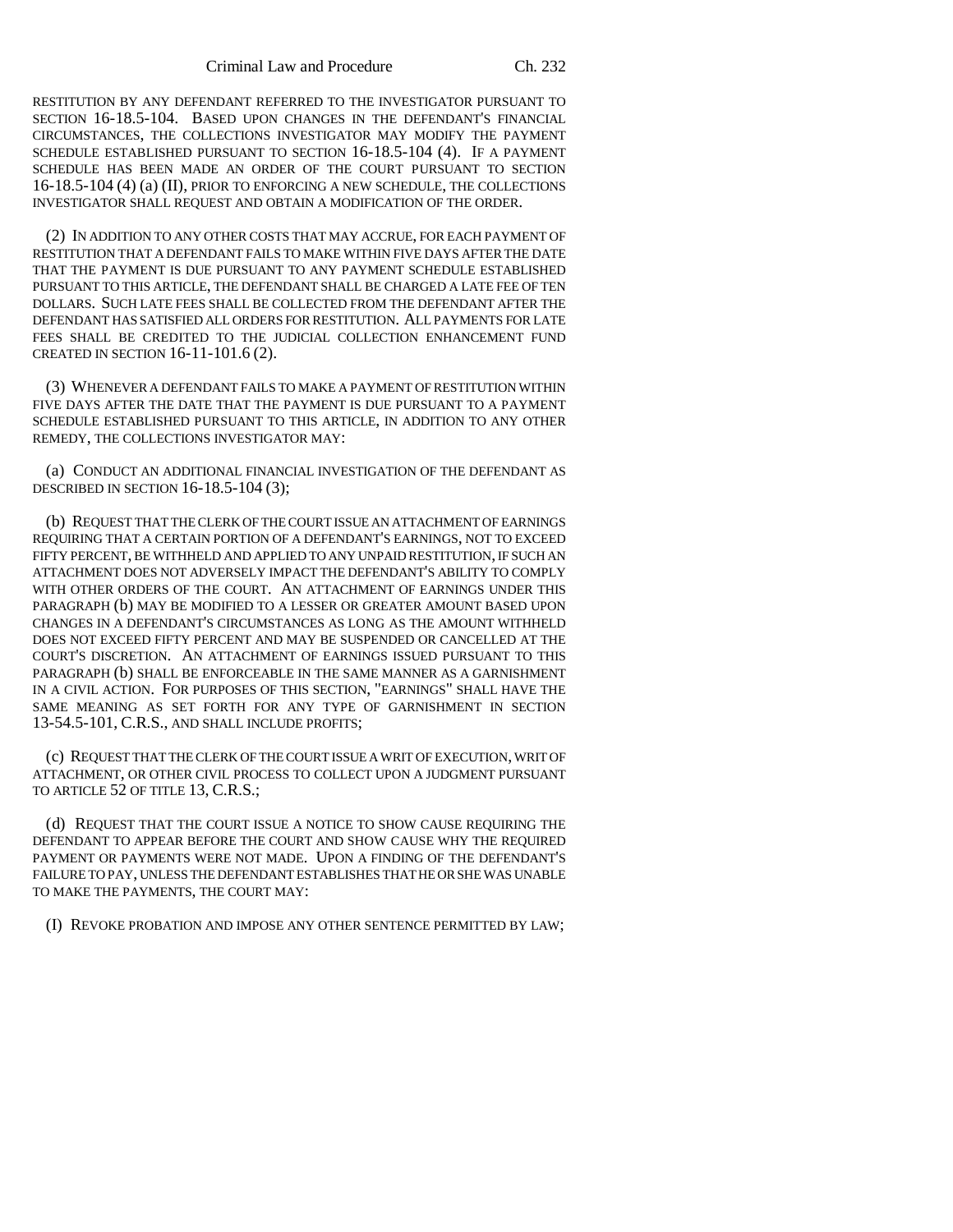(II) ORDER THAT THE DEFENDANT BE CONFINED TO JAIL WITH A RECOMMENDATION THAT THE DEFENDANT PARTICIPATE IN A WORK RELEASE PROGRAM;

(III) EXTEND THE PERIOD OF PROBATION; OR

(IV) FIND THE DEFENDANT IN CONTEMPT OF COURT AND IMPOSE ANY AUTHORIZED PENALTIES FOR SUCH ACTION;

(e) (I) EMPLOY ANY METHOD AVAILABLE TO COLLECT STATE RECEIVABLES, INCLUDING THE ASSIGNMENT OF THE DEFENDANT'S ACCOUNTS TO A THIRD PARTY THAT HAS AN AGREEMENT WITH THE JUDICIAL DEPARTMENT UNDER THIS PARAGRAPH (e);

(II) THE JUDICIAL DEPARTMENT MAY ENTER INTO AGREEMENTS WITH THIRD PARTIES FOR COLLECTION-RELATED SERVICES. ANY FEES OR COSTS OF THE THIRD PARTIES SHALL BE ADDED TO THE AMOUNT OF RESTITUTION OWED BY THE DEFENDANT, BUT SUCH FEES AND COSTS SHALL NOT EXCEED TWENTY-FIVE PERCENT OF THE AMOUNT COLLECTED.

**16-18.5-106. Restitution for persons sentenced to the department of corrections.** (1) WHENEVER A PERSON IS SENTENCED TO THE DEPARTMENT OF CORRECTIONS, THE DEPARTMENT OF CORRECTIONS IS AUTHORIZED TO CONDUCT AN INVESTIGATION INTO THE FINANCIAL CIRCUMSTANCES OF THE DEFENDANT, AS DESCRIBED IN SECTION 16-18.5-104 (3), FOR PURPOSES OF DETERMINING THE DEFENDANT'S ABILITY TO PAY RESTITUTION.

(2) DURING ANY PERIOD OF TIME THAT A DEFENDANT IS A STATE PRISONER, AS DEFINED IN SECTION 17-1-102 (8), C.R.S., THE EXECUTIVE DIRECTOR OF THE DEPARTMENT OF CORRECTIONS, OR HIS OR HER DESIGNEE, MAY FIX THE TIME AND MANNER OF PAYMENT OF RESTITUTION AND MAY DIRECT THAT A PORTION OF THE DEPOSITS INTO SUCH INMATE'S BANK ACCOUNT BE APPLIED TO ANY UNPAID RESTITUTION. AT A MINIMUM, THE EXECUTIVE DIRECTOR SHALL ORDER THAT TWENTY PERCENT OF ALL DEPOSITS INTO AN INMATE'S BANK ACCOUNT, INCLUDING DEPOSITS FOR INMATE PAY SHALL BE DEDUCTED AND PAID TOWARD ANY OUTSTANDING ORDER FROM A CRIMINAL CASE OR FOR CHILD SUPPORT. IF AN INMATE OWES MONEY ON MORE THAN ONE ORDER FROM A CRIMINAL CASE OR FOR CHILD SUPPORT, THE EXECUTIVE DIRECTOR MAY EQUITABLY APPORTION PAYMENTS AMONG THE OUTSTANDING OBLIGATIONS.

(3) WHENEVER A DEFENDANT IS RELEASED FROM A CORRECTIONAL FACILITY, THE DEFENDANT SHALL BE OBLIGATED TO MAKE PAYMENTS FOR RESTITUTION AS REQUIRED BY SECTION 17-2-201 (5) (c) (I), C.R.S.

(4) THE DEPARTMENT OF CORRECTIONS MAY ENTER INTO A MEMORANDUM OF UNDERSTANDING WITH THE JUDICIAL DEPARTMENT OR CONTRACT WITH A PRIVATE COLLECTION AGENCY FOR THE COLLECTION OF RESTITUTION FROM DEFENDANTS SENTENCED TO THE DEPARTMENT OF CORRECTIONS OR RELEASED ON PAROLE.

**16-18.5-107. Collection of restitution by the victim.** (1) ANY VICTIM IN WHOSE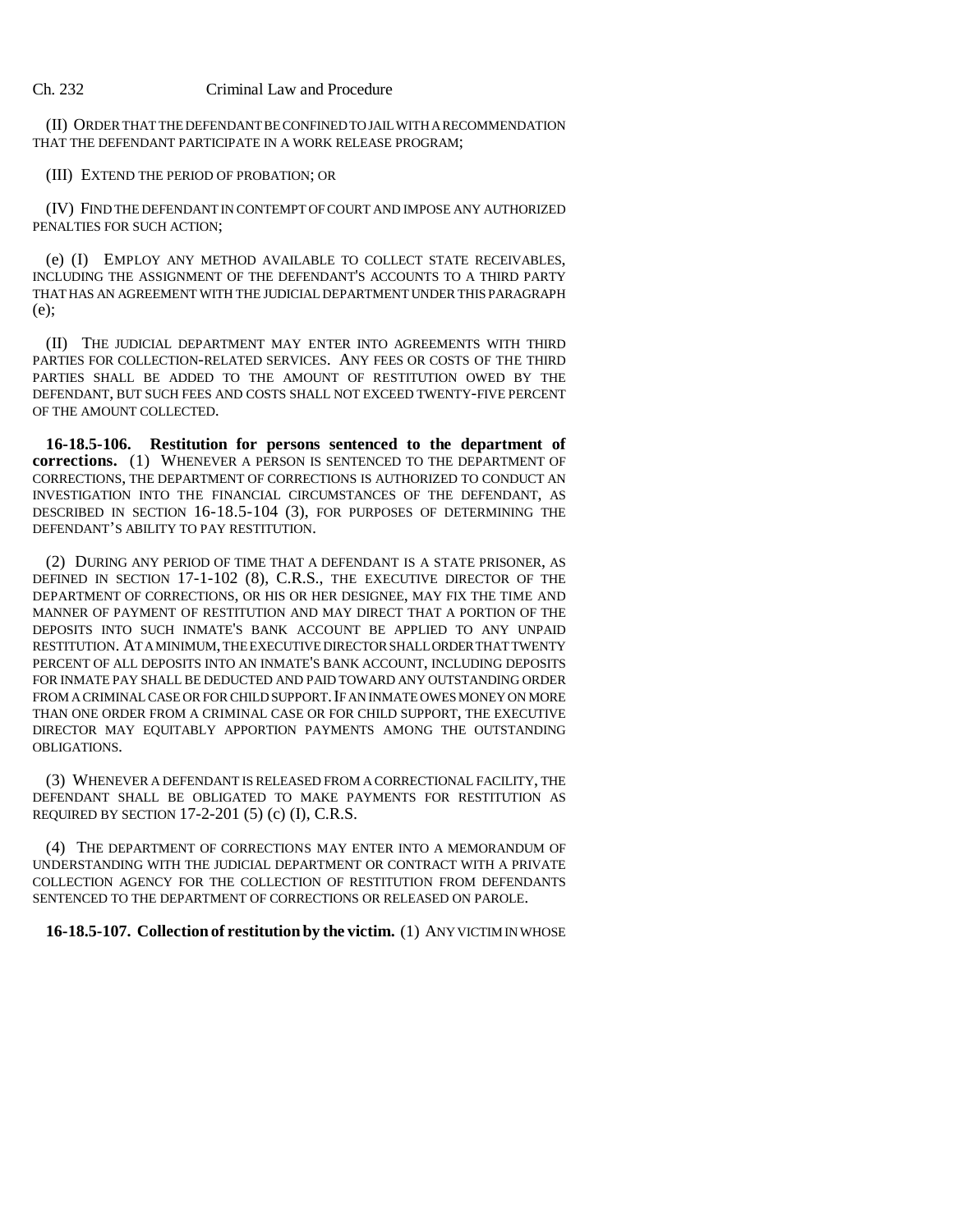Criminal Law and Procedure Ch. 232

NAME A RESTITUTION ORDER HAS BEEN ENTERED SHALL HAVE A RIGHT TO PURSUE COLLECTION OF THE AMOUNT OF RESTITUTION OWED TO SUCH PERSON IN SUCH PERSON'S OWN NAME. ANY VICTIM WHO WISHES TO COLLECT RESTITUTION PURSUANT TO THE PROVISIONS OF THIS SECTION SHALL FIRST DELIVER TO THE CLERK OF THE COURT OR, IF THE DEFENDANT WAS SENTENCED TO THE DEPARTMENT OF CORRECTIONS, TO THE EXECUTIVE DIRECTOR OF THE DEPARTMENT OF CORRECTIONS A NOTICE OF INTENT TO PURSUE COLLECTION. UPON RECEIPT OF NOTICE OF INTENT TO PURSUE COLLECTION, THE COURT, THE COLLECTIONS INVESTIGATOR, AND THE DEPARTMENT OF CORRECTIONS SHALL CEASE ALL ATTEMPTS TO COLLECT THE RESTITUTION DUE TO THE PERSON OR PERSONS NAMED IN THE NOTICE, EXCEPT THAT THE COLLECTIONS INVESTIGATOR MAY STILL ASSIST THE VICTIM IN THE VICTIM'S EFFORT. THE FILING OF A VICTIM'S INTENT TO PURSUE COLLECTION AND A VICTIM'S SUBSEQUENT COLLECTION EFFORTS DO NOT ALTER A COURT'S ORDER THAT RESTITUTION IS A CONDITION OF THE DEFENDANT'S PROBATION, AND SUCH PROBATION MAY STILL BE REVOKED BY THE COURT UPON A FINDING OF FAILURE TO PAY RESTITUTION.

(2) ANY VICTIM WHO HAS FILED A NOTICE OF INTENT TO PURSUE COLLECTION MAY APPLY TO THE SENTENCING COURT FOR ISSUANCE OF ANY OF THE FOLLOWING THAT, IF PROVIDED, SHALL BE PROVIDED WITHOUT COST:

(a) ONE OR MORE CERTIFIED COPIES OF THE TRANSCRIPT OF THE ORDER FOR RESTITUTION;

(b) AN ORDER THAT A PORTION OF THE DEFENDANT'S EARNINGS BE WITHHELD PURSUANT TO SECTION 16-18.5-105 (3) (b);

(c) A WRIT OF EXECUTION, WRIT OF ATTACHMENT, OR OTHER CIVIL PROCESS TO COLLECT UPON A JUDGMENT PURSUANT TO ARTICLE 52 OF TITLE 13, C.R.S.

(3) IF THE VICTIM CHOOSES TO RECORD A COPY OF THE TRANSCRIPT WITH A CLERK AND RECORDER OR WITH THE CENTRAL INDEXING SYSTEM BOARD, THE VICTIM MAY DO SO WITHOUT CHARGE.

(4) A VICTIM MAY WITHDRAW HIS OR HER INTENT TO PURSUE COLLECTION BY FILING A NOTICE OF SUCH WITHDRAWAL WITH THE PERSON TO WHOM THE NOTICE OF INTENT WAS SERVED PURSUANT TO SUBSECTION (1) OF THIS SECTION. SUCH NOTICE SHALL STATE THE AMOUNT, IF ANY, OF RESTITUTION COLLECTED BY THE VICTIM. UPON RECEIPT OF A NOTICE OF WITHDRAWAL, THE COLLECTIONS INVESTIGATOR OR THE DEPARTMENT OF CORRECTIONS SHALL PURSUE COLLECTION OF THE RESTITUTION PURSUANT TO THIS ARTICLE.

(5) THE JUDICIAL DEPARTMENT SHALL DEVELOP INFORMATIONAL BROCHURES FOR VICTIMS EXPLAINING THE PROCESS OF RESTITUTION AND THE VICTIM'S RIGHTS AND REMEDIES.

**16-18.5-108. Dishonored check fee.** WHENEVER A PAYMENT OF RESTITUTION THAT WAS PRESENTED IN THE FORM OF A CHECK OR SIMILAR SIGHT DRAFT FOR THE PAYMENT OF MONEY IS SUBSEQUENTLY DISHONORED BY THE FINANCIAL INSTITUTION FOR ANY REASON UPON PRESENTMENT WITHIN THIRTY DAYS AFTER ISSUE, THE AGENCY SUPERVISING THE COLLECTION OF SUCH PAYMENT MAY ASSESS A TWENTY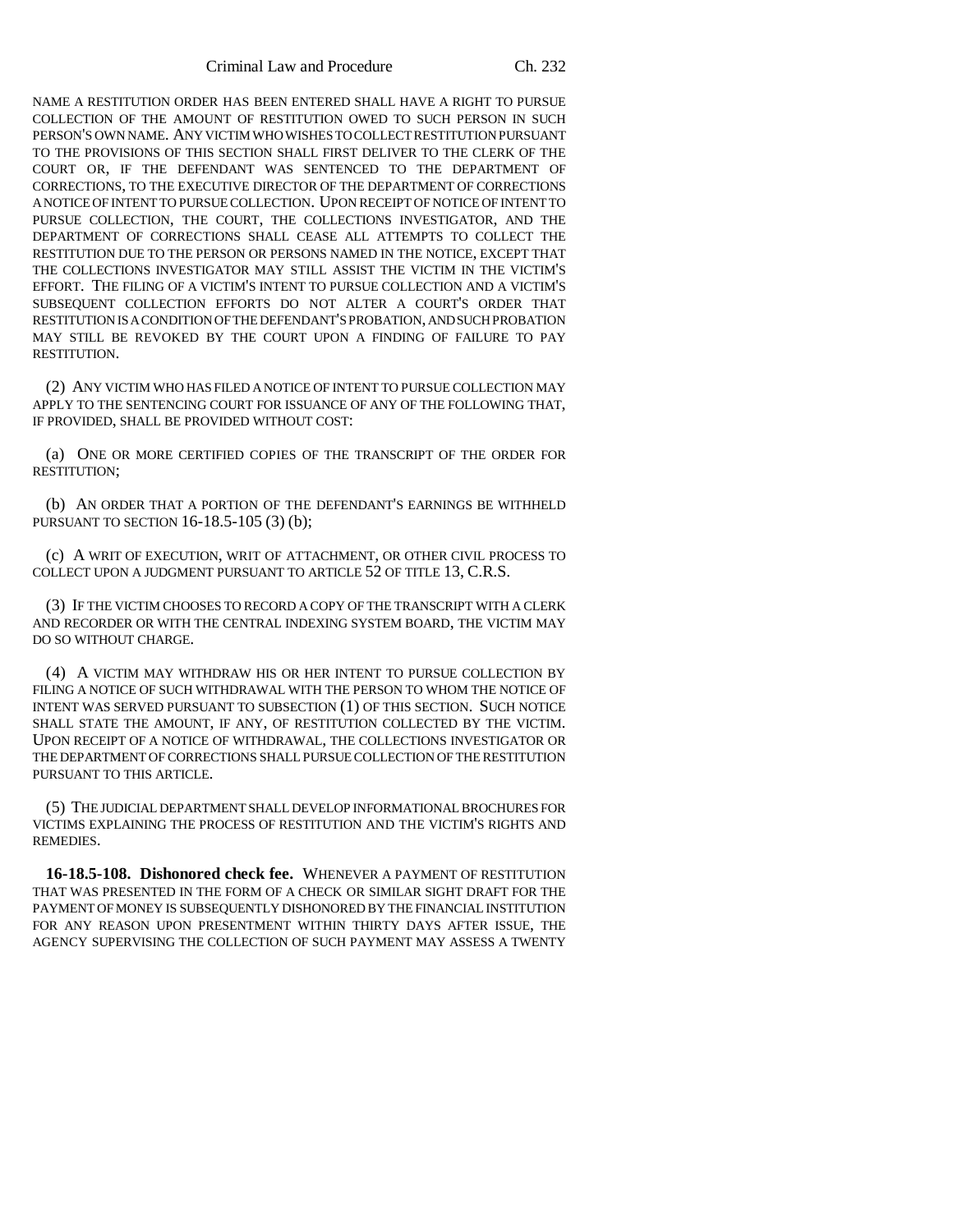DOLLAR PENALTY AGAINST THE DEFENDANT. THE PENALTY PROVIDED IN THIS SECTION SHALL BE ASSESSED IN ADDITION TO ANY OTHER PENALTIES OR INTEREST AUTHORIZED BY LAW.

**16-18.5-109. Declined or unclaimed restitution.** (1) IF AT THE TIME THAT AN ORDER FOR RESTITUTION IS ENTERED NO VICTIM CAN BE REASONABLY LOCATED OR THE VICTIM DECLINES TO ACCEPT RESTITUTION, THE DEFENDANT SHALL STILL PAY RESTITUTION BUT SUCH RESTITUTION SHALL BE MADE TO THE STATE AND DISTRIBUTED AS PROVIDED FOR IN SUBSECTION (3) OF THIS SECTION.

(2) NOTWITHSTANDING THE PROVISIONS OF SECTIONS 13-32-108 AND 13-32-112, C.R.S., ALL RESTITUTION PAID TO THE CLERK OF ANY COURT OR INTO THE REGISTRY OF ANY COURT THAT HAS BEEN UNCLAIMED FOR A PERIOD OF TWO YEARS OR MORE AFTER THE FINAL DETERMINATION OF ANY CASE IN WHICH SAID RESTITUTION WAS COLLECTED OR MONEY DEPOSITED SHALL BE DISTRIBUTED AS PROVIDED FOR IN SUBSECTION (3) OF THIS SECTION.

(3) THE AMOUNTS OF RESTITUTION REMAINING UNDISTRIBUTED PURSUANT TO SUBSECTIONS (1) AND (2) OF THIS SECTION SHALL BE PAID TO THE VICTIMS AND WITNESSES ASSISTANCE AND LAW ENFORCEMENT FUND CREATED PURSUANT TO SECTION 24-4.2-103, C.R.S., AND TO THE CRIME VICTIM COMPENSATION FUND CREATED PURSUANT TO SECTION 24-4.1-117, C.R.S., IN THE JUDICIAL DISTRICT IN WHICH THE CRIME OCCURRED. THE CHAIR OF THE VICTIMS AND WITNESSES ASSISTANCE AND LAW ENFORCEMENT BOARD, IN CONSULTATION WITH THE BOARD, AND THE CHAIR OF THE CRIME VICTIM COMPENSATION BOARD, IN CONSULTATION WITH THE BOARD, IN EACH JUDICIAL DISTRICT SHALL DESIGNATE ON OR BEFORE EACH DECEMBER 1, STARTING DECEMBER 1, 2000, HOW MONEYS RECEIVED PURSUANT TO THIS SECTION SHALL BE DIVIDED BETWEEN THE TWO FUNDS DURING THE NEXT CALENDAR YEAR FOR THAT JUDICIAL DISTRICT. IF THE CHAIRS ARE UNABLE TO AGREE ON A DISTRIBUTION, THE VICTIMS COMPENSATION AND ASSISTANCE COORDINATING COMMITTEE CREATED PURSUANT TO SECTION 24-4.1-117.5 (2) (a), C.R.S., SHALL DESIGNATE HOW THE MONEYS SHALL BE DIVIDED BETWEEN THE FUNDS FOR THAT JUDICIAL DISTRICT. IF NO DESIGNATION IS MADE, THE PAYMENTS SHALL BE MADE TO THE VICTIMS AND WITNESSES ASSISTANCE AND LAW ENFORCEMENT FUND.

**16-18.5-110. Order of crediting payments.** (1) PAYMENTS RECEIVED SHALL BE CREDITED IN THE FOLLOWING ORDER:

(a) COSTS FOR CRIME VICTIMS COMPENSATION FUND, PURSUANT TO SECTION 24-4.1-119, C.R.S.;

(b) SURCHARGES FOR VICTIMS AND WITNESSES ASSISTANCE AND LAW ENFORCEMENT FUND, PURSUANT TO SECTION 24-4.2-104, C.R.S.;

(c) RESTITUTION;

- (d) TIME PAYMENT FEE;
- (e) LATE FEES; AND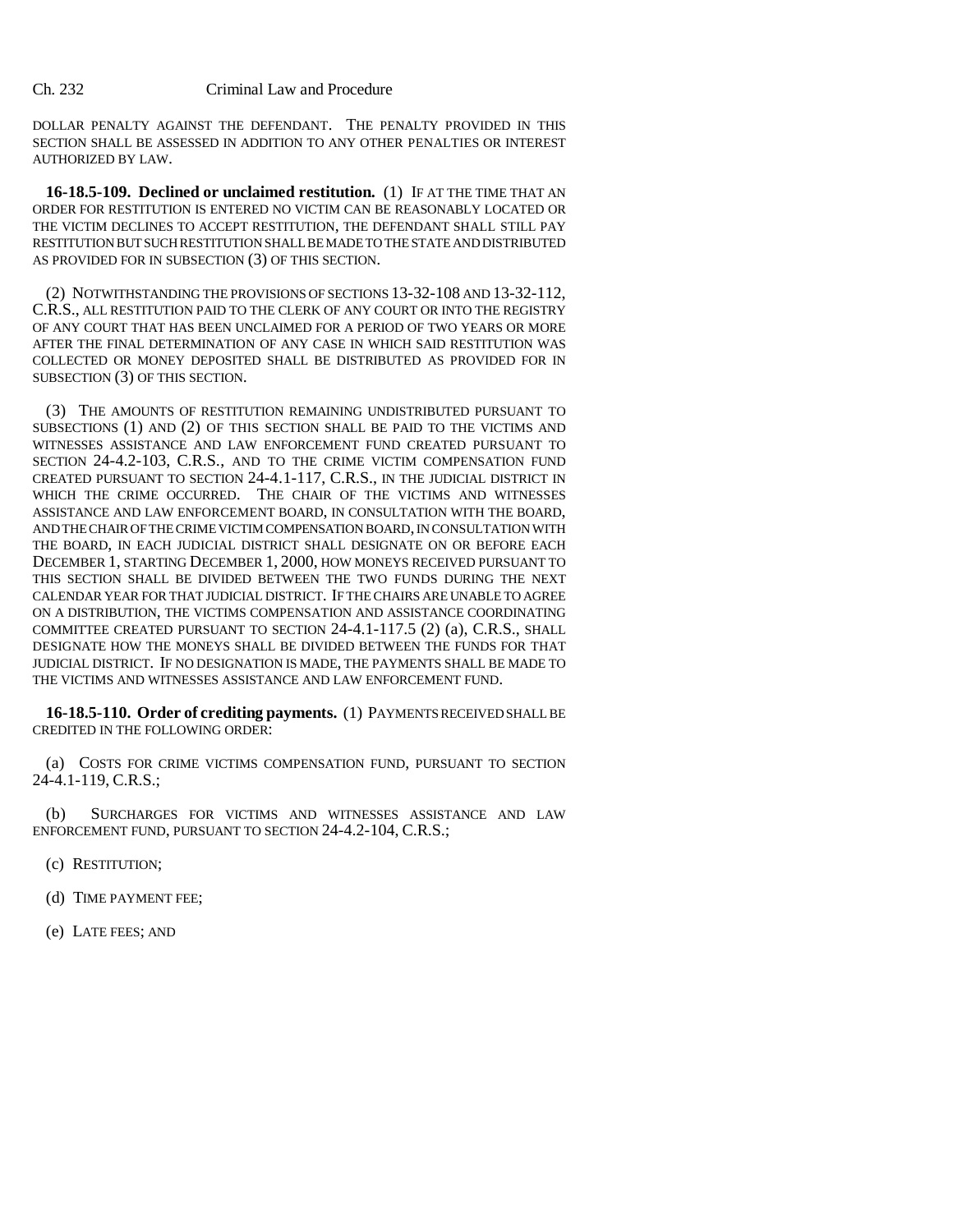(f) ANY OTHER FINES, FEES, OR SURCHARGES.

**SECTION 2.** 19-2-918, Colorado Revised Statutes, is amended to read:

**19-2-918. Sentencing - restitution by juvenile.** (1) If the court finds that a juvenile who receives a deferral of adjudication or who is adjudicated a juvenile delinquent has damaged the personal or real property of a victim, that the victim's personal property has been lost, or that personal injury has been caused to a victim as a result of the juvenile's delinquent act, the court, in addition to any other sentence or commitment that it may impose on the juvenile pursuant to section 19-2-907, shall enter a sentencing order requiring the juvenile to make restitution for actual pecuniary damages done to persons or property; except that the court may not order restitution if it finds that monetary payment or payment in kind would cause serious hardship or injustice to the juvenile AS REQUIRED BY ARTICLE 18.5 OF TITLE 16, C.R.S.

(2) The order of restitution shall require payment to the victim. If there is more than one victim, the party immediately and directly aggrieved shall first be compensated for that party's loss. Restitution shall be ordered to be paid in a reasonable manner, as determined by the court and in accordance with section 16-11-101.6, ARTICLE 18.5 OF TITLE 16, C.R.S.

**SECTION 3.** 19-2-919 (1) (c) and (2), Colorado Revised Statutes, are amended, and the said 19-2-919 is further amended BY THE ADDITION OF A NEW SUBSECTION, to read:

**19-2-919. Sentencing - requirements imposed on parents.** (1) In addition to any of the provisions specified in sections 19-2-907 to 19-2-918, any sentence imposed pursuant to section 19-2-907 may require:

(c) The juvenile or both the juvenile and his or her custodial parent or parent with parental responsibilities or guardian to perform services for the victim, as provided in section 19-2-308, designed to contribute to the rehabilitation of the juvenile, if the victim consents in writing to such services. However, the value of the services required to be rendered by the parent, guardian, legal custodian of, or parent with parental responsibilities with respect to the juvenile under this paragraph (c) shall not exceed the damages as set forth in section 13-21-107, C.R.S., TWENTY-FIVE THOUSAND DOLLARS for any one delinquent act.

(2) In addition to any sentence imposed pursuant to section 19-2-907 or subsection (1) of this section and regardless of whether the court orders the juvenile to pay restitution pursuant to section 19-2-918, the court may order:

(a) The guardian or legal custodian of the juvenile or the parent allocated parental responsibilities with respect to the juvenile to make restitution to one or more victims pursuant to the terms and conditions set forth in this subsection (2); except that the liability of the guardian or legal custodian of the juvenile or parent allocated parental responsibilities with respect to the juvenile under this subsection (2) shall not exceed the damages as set forth in section 13-21-107, C.R.S., TWENTY-FIVE THOUSAND DOLLARS for any one delinquent act. If the court finds, after a hearing, that the guardian or legal custodian of the juvenile or the parent allocated parental responsibilities with respect to the juvenile has made diligent, good faith efforts to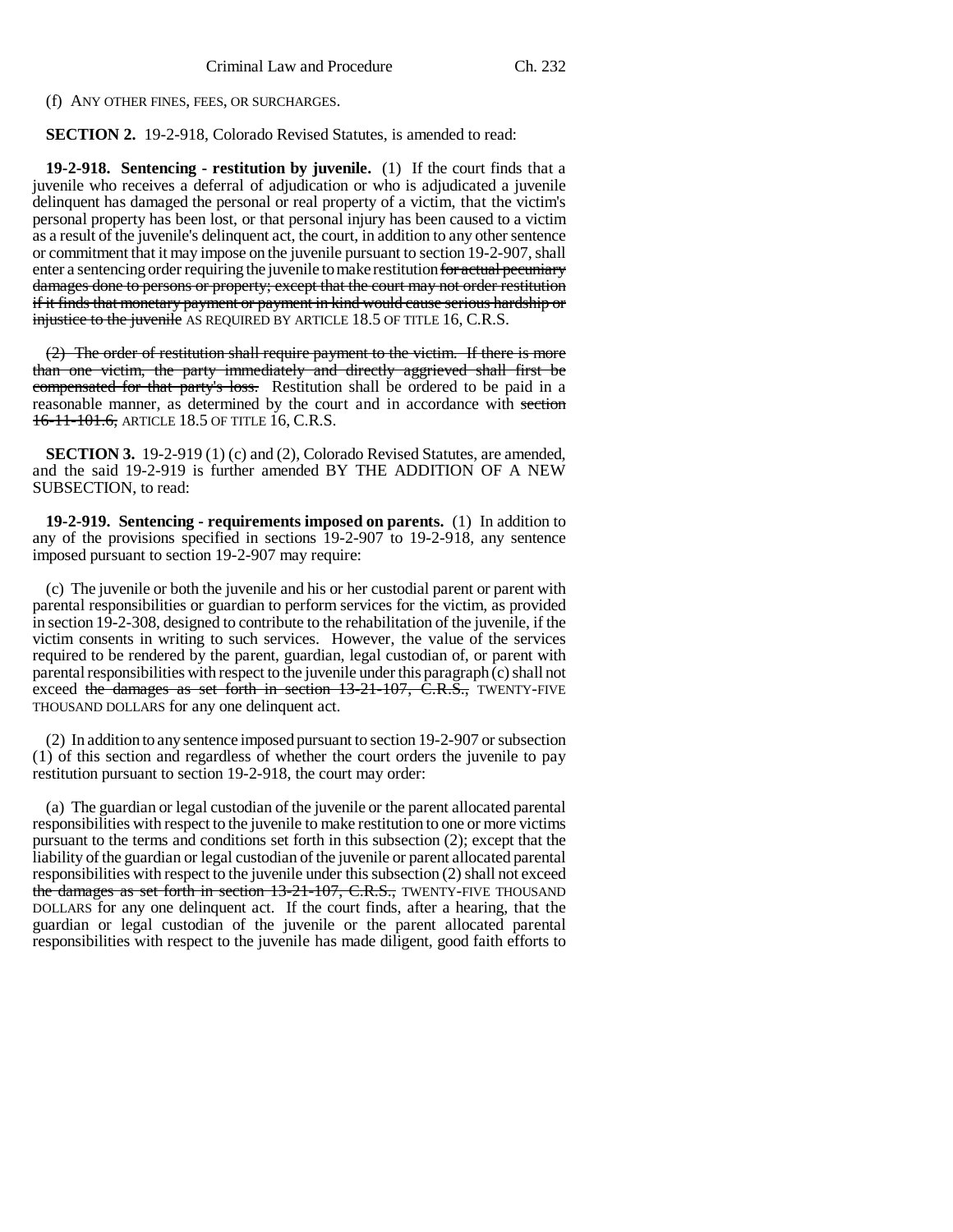prevent or discourage the juvenile from engaging in delinquent activity, the court shall absolve the guardian or legal custodian or parent allocated parental responsibilities with respect to the juvenile of liability for restitution under this subsection (2).

(b) The juvenile's parent, so long as the parent is a party to the delinquency proceedings, to make restitution to one or more victims pursuant to the terms and conditions set forth in this paragraph (b); except that the liability of the juvenile's parent under this paragraph (b) shall not exceed the amount of five TWENTY-FIVE thousand dollars for any one delinquent act. Notwithstanding the provisions of this subsection (2), the court may not enter an order of restitution against a juvenile's parent unless the court, prior to entering the order of restitution, holds a restitution hearing at which the juvenile's parent is present. If the court finds, after the hearing, that the juvenile's parent has made diligent, good faith efforts to prevent or discourage the juvenile from engaging in delinquent activity, the court shall absolve the parent of liability for restitution under this paragraph (b). For purposes of this paragraph (b), "parent" is defined in section 19-1-103 (82) (a).

(3) ANY ORDER OF RESTITUTION ENTERED PURSUANT TO THIS SECTION MAY BE COLLECTED PURSUANT TO THE PROVISIONS OF ARTICLE 18.5 OF TITLE 16, C.R.S.

**SECTION 4.** 17-2-201 (5) (c), Colorado Revised Statutes, is amended to read:

**17-2-201. State board of parole.** (5) (c) (I) As a condition of every parole, the board shall provide ORDER that the offender make restitution to the victim OR VICTIMS of his or her conduct.  $\sigma$  a member of the victim's immediate family for the actual pecuniary damages that were sustained. THE AMOUNT OF SUCH RESTITUTION SHALL BE DETERMINED BY THE COURT PURSUANT TO ARTICLE 18.5 OF TITLE 16, C.R.S. Such restitution shall be ordered by The board SHALL FIX THE MANNER AND TIME OF PAYMENT OF RESTITUTION as a condition of parole. Such order shall require the offender to make restitution within the period of time that the offender is on parole as specified by the board. In the event that the defendant does not make full restitution by the date specified by the board, the restitution may be collected as provided for in section 16-11-101.6 ARTICLE 18.5 OF TITLE 16, C.R.S. The amount of such restitution shall be as determined by the court pursuant to section 16-11-102 (4), C.R.S. For purposes of this paragraph (c), "victim" means the party immediately and directly aggrieved by a defendant who is convicted of a criminal act and who is granted parole as well as a victim compensation board that has paid a victim compensation claim and any person or entity who has suffered a loss because of a contractual relationship with such party, including, but not limited to, an insurer, or because of liability under section 14-6-110, C.R.S., or, in the absence of any of the above, the state, and "immediate family" includes the victim's spouse and the victim's parent, sibling, or child who is living with the victim. The board shall fix the manner and time of performance.

(II) If the offender fails to pay the restitution, he or she shall MAY be returned to the board that, AND, upon proof of failure to pay, may THE BOARD SHALL:

(A) (Deleted by amendment, L. 96, p. 1779, § 5, effective June 3, 1996.)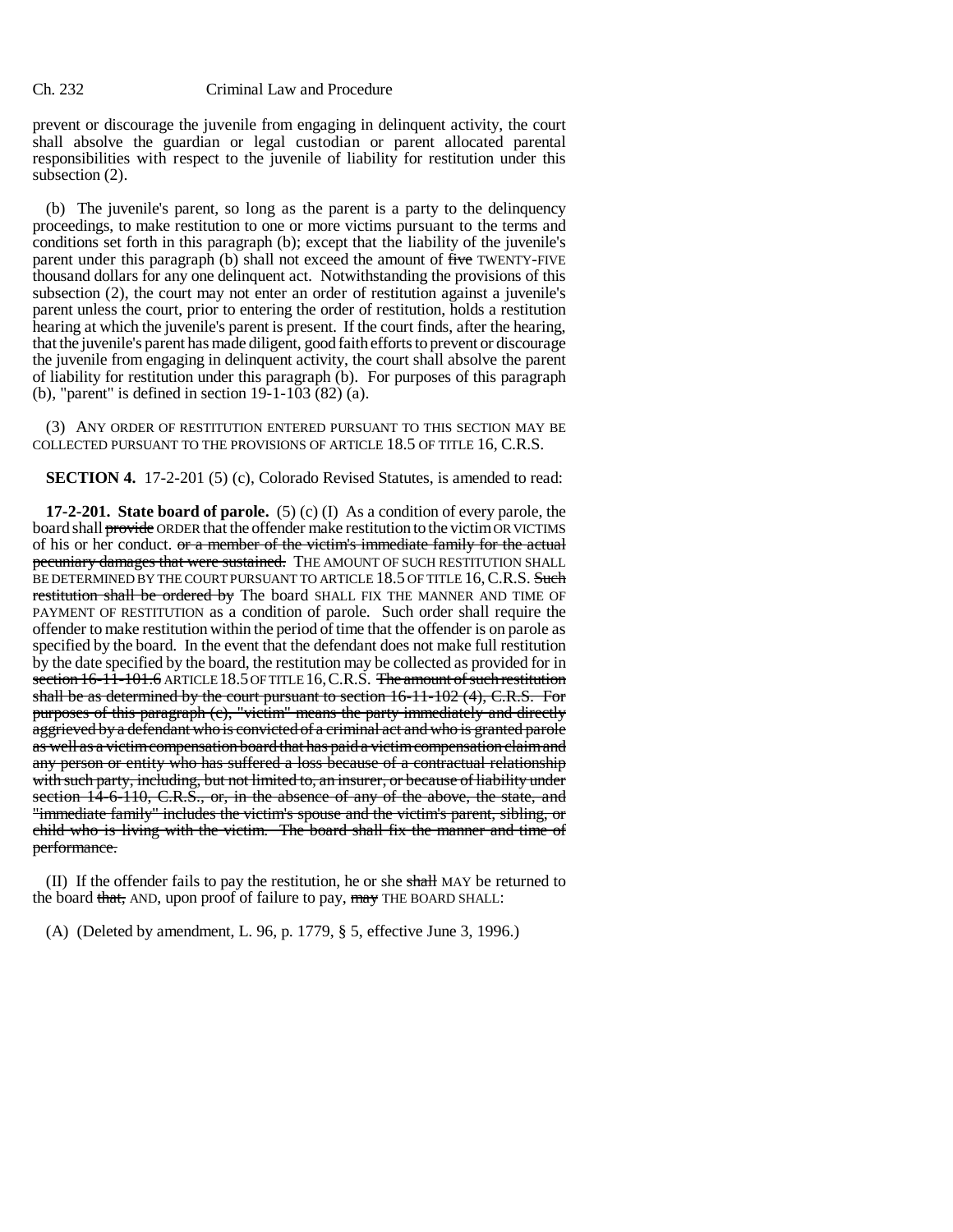(B) ORDER THAT THE OFFENDER CONTINUE ON PAROLE OR extend the period of parole, subject to section 17-22.5-303 EITHER SUBJECT TO THE SAME CONDITION OR MODIFIED CONDITIONS OF PAROLE; or

(C) Revoke the parole AND REQUEST THE SHERIFF OF THE COUNTY IN WHICH THE HEARING IS HELD TO TRANSPORT THE PAROLEE TO A PLACE OF CONFINEMENT DESIGNATED BY THE EXECUTIVE DIRECTOR;

(D) REVOKE PAROLE FOR A PERIOD NOT TO EXCEED ONE HUNDRED EIGHTY DAYS AND REQUEST THE SHERIFF OF THE COUNTY IN WHICH THE HEARING IS HELD TO TRANSPORT THE PAROLEE TO A COMMUNITY CORRECTIONS PROGRAM PURSUANT TO SECTION 17-27-105 (3), A PLACE OF CONFINEMENT WITHIN THE DEPARTMENT OF CORRECTIONS, OR ANY PRIVATE FACILITY THAT IS UNDER CONTRACT WITH THE DEPARTMENT OF CORRECTIONS; OR

(E) REVOKE PAROLE FOR A PERIOD NOT TO EXCEED NINETY DAYS AND REQUEST THE SHERIFF OF THE COUNTY IN WHICH THE HEARING IS HELD TO TRANSPORT THE PAROLEE TO THE COUNTY JAIL OF SUCH COUNTY OR TO ANY PRIVATE FACILITY THAT IS UNDER CONTRACT WITH THE DEPARTMENT OF CORRECTIONS.

(III) If, at the time of the parole of the offender, the victim or a member of the victim's immediate family cannot reasonably be located or the victim or a member of the victim's immediate family declines to accept restitution, the offender still shall make restitution; except that such restitution shall be made to the state and deposited in the victims and witnesses assistance and law enforcement fund created in section 24-4.2-103, C.R.S., in the judicial district in which the crime occurred.

**SECTION 5. Repeal.** 16-11-101.5, Colorado Revised Statutes, is repealed.

**SECTION 6.** 16-11-101.6 (1), (3), (4), and (5), Colorado Revised Statutes, are amended to read:

**16-11-101.6. Collection of fines and fees - methods - charges.** (1) If the defendant does not pay all amounts assessed at the time that an order for restitution  $\sigma$  an order for payment of a fine or costs under section 16-11-501 is entered, the defendant shall pay to the clerk of the court an additional time payment fee of twenty-five dollars. Such time payment fee may be assessed once per case. In addition, there may be assessed against a defendant a late penalty fee of ten dollars each time a payment of restitution, A fine or fee is not received on or before the date due. If the court determines that the defendant does not have the financial resources to pay a time payment fee or a late penalty fee, the court may waive or suspend a time payment fee or a late penalty fee. Amounts collected shall be credited first against any order for restitution, then against the time payment and any late penalty fees assessed under this subsection (1), then against any fines, and finally against any costs.

(3) To collect on past due orders of restitution, fines or fees, the state may employ any method available to collect state receivables, including assigning such accounts to private counsel or private collection agencies under section 24-30-202.4 (2), C.R.S. Any fees or costs of the private counsel or collection agency shall also be added to the amount due, but such fees and costs shall not exceed twenty-five percent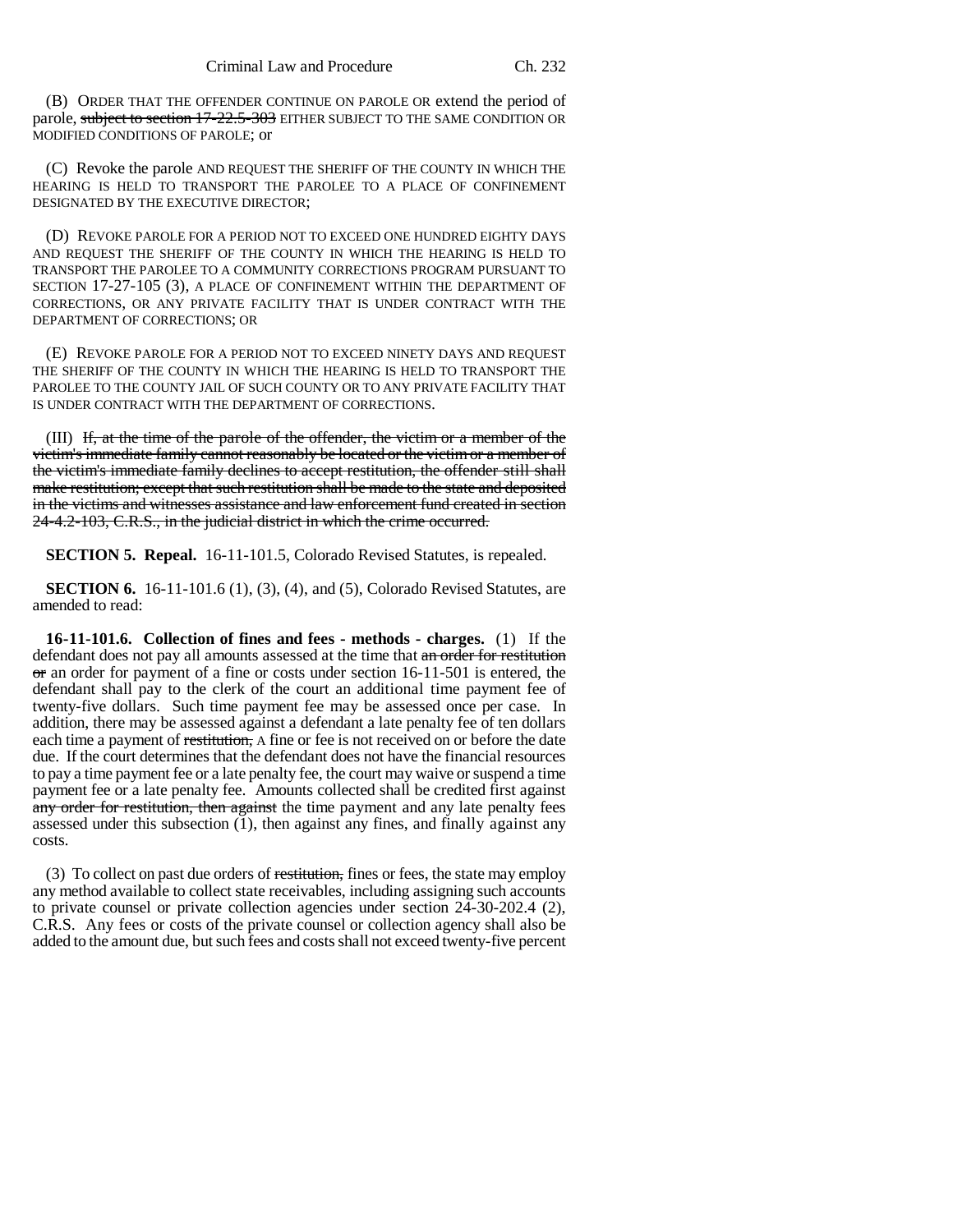of the amount collected.

(4) On past due orders, the court may direct that a certain portion of a defendant's earnings, not to exceed fifty percent, be withheld and applied to any unpaid restitution, fines or fees, if such an order does not adversely impact the defendant's ability to comply with other orders of the court. An attachment of earnings under this section may be modified to a lesser or greater amount based upon changes in a defendant's circumstances as long as the amount withheld does not exceed fifty percent and may be suspended or cancelled at the court's discretion. For purposes of this section, "earnings" shall have the same meaning as set forth in section 13-54.5-101 (2), C.R.S., and shall include profits.

(5) During any period of time that a defendant is a state prisoner as defined in section  $17-1-102(8)$ , C.R.S., the superintendent of the correctional facility to which such defendant is assigned, or his or her designee, may fix the manner and time of payment of restitution, fines and fees and may direct that a portion of the wages of such defendant under section 17-24-122 (3), C.R.S., or compensation under section 17-24-114, C.R.S., be applied to any unpaid restitution, fines or fees.

**SECTION 7.** 16-11-102 (1) (a) and (4), Colorado Revised Statutes, are amended to read:

**16-11-102. Presentence or probation investigation.** (1) (a) Following the return of a verdict of guilty of a felony, other than a class 1 felony, or following a finding of guilt on such charge where the issues were tried to the court, or on a plea of guilty or nolo contendere to such a charge, or upon order of the court in any misdemeanor conviction, the probation officer shall make an investigation and written report to the court before the imposition of sentence. Each presentence report shall include a substance abuse assessment or evaluation made pursuant to article 11.5 of this title and, unless waived by the court, shall include, but not be limited to, information as to the defendant's family background, educational history, employment record, and past criminal record, including the defendant's past juvenile delinquency record, if any, if the defendant has been convicted of unlawful sexual behavior as defined in section 18-3-412.5 (1) (b), C.R.S., an evaluation of the alternative dispositions available for the defendant; the information required by the court pursuant to section 16-11-204.5 ARTICLE 18.5 OF THIS TITLE; a victim impact statement; and such other information as the court may require. A victim impact statement shall be prepared by the district attorney's office on and after September 1, 1985. The department of human services shall provide the district attorney's office with the information necessary for the preparation of a victim impact statement. In addition, the court, in cases that it deems appropriate, may require the presentence report to include the findings and results of a professionally conducted psychiatric examination of the defendant. No less than seventy-two hours prior to the sentencing hearing, copies of the presentence report, including any recommendations as to probation, shall be furnished to the prosecuting attorney and defense counsel or to the defendant if he or she is unrepresented. A copy of the presentence report shall be transmitted to the department of corrections together with the mittimus.

(4) The court, with the concurrence of the defendant and the prosecuting attorney,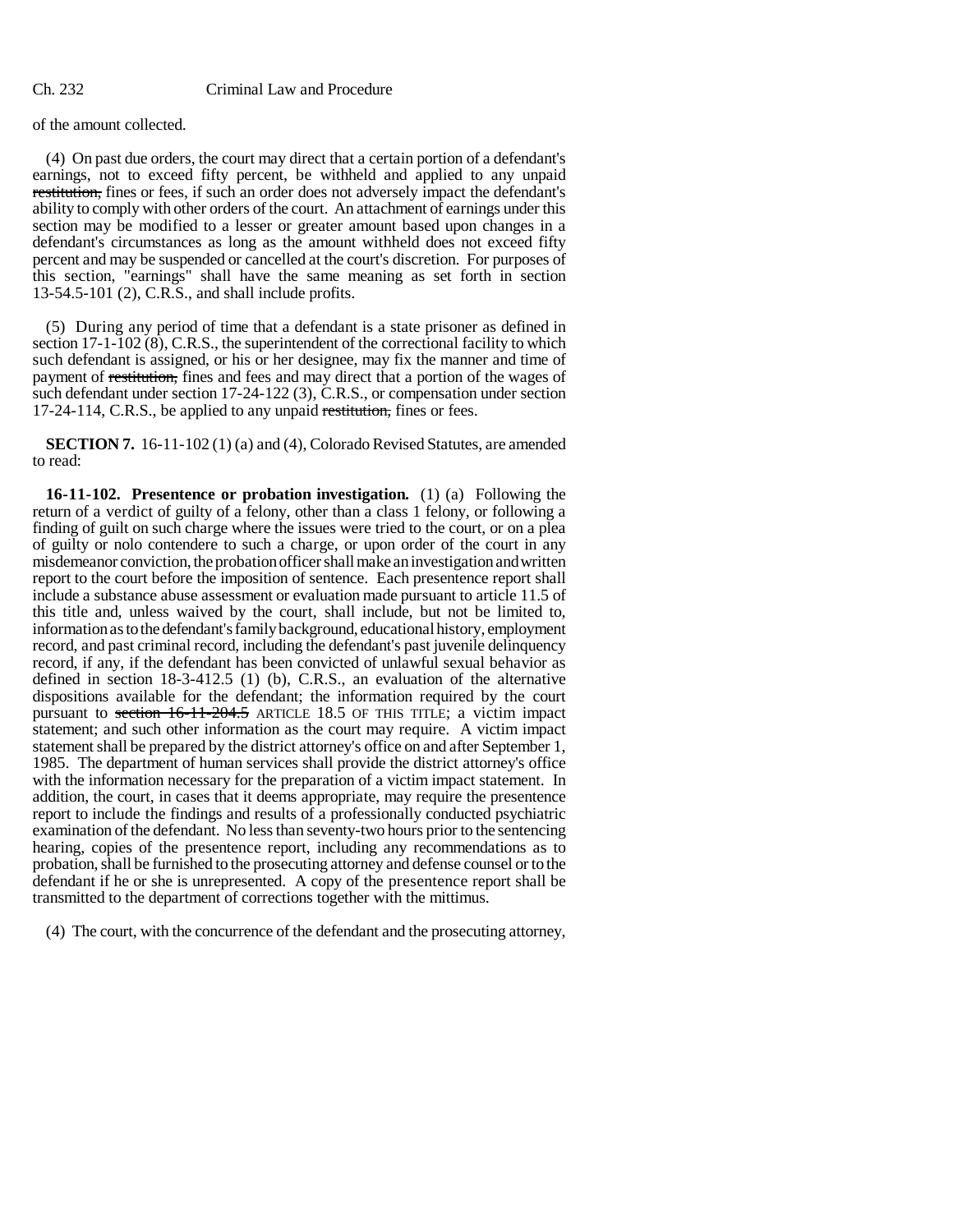Criminal Law and Procedure Ch. 232

may dispense with the presentence examination and report; except that a report containing the information required by the court pursuant to section  $16-11-204.5$ 16-18.5-103.2 and a victim impact statement shall be made in every case. The amount of restitution equal to the full pecuniary loss caused by the defendant shall be imposed by the court at the time of sentencing and shall be ORDERED PURSUANT TO ARTICLE 18.5 OF THIS TITLE AND endorsed upon the mittimus. except that the court at the time of sentencing may impose, or at a later date may amend the restitution order to reflect, an amount of restitution that is less than the full pecuniary loss caused by the defendant if the defendant, the prosecuting attorney, and the victim agree on such lesser amount.

**SECTION 8.** 16-11-204 (1) and (2.5), Colorado Revised Statutes, are amended to read:

**16-11-204. Conditions of probation.** (1) The conditions of probation shall be such as the court in its discretion deems reasonably necessary to ensure that the defendant will lead a law-abiding life and to assist the defendant in doing so. The court shall provide as explicit conditions of every sentence to probation that the defendant not commit another offense during the period for which the sentence remains subject to revocation, that the defendant make restitution pursuant to section 16-11-204.5 ARTICLE 18.5 OF THIS TITLE that the defendant comply with any court orders regarding substance abuse testing and treatment issued pursuant to article 11.5 of this title, and that the defendant comply with any court orders regarding the treatment of sex offenders issued pursuant to article 11.7 of this title. The court shall provide as an explicit condition of every sentence to probation that the defendant not harass, molest, intimidate, retaliate against, or tamper with the victim of or any prosecution witnesses to the crime, unless the court makes written findings that such condition is not necessary.

(2.5) The order of priority for any payments required of a defendant pursuant to subparagraph  $(IV)$ ,  $(V)$ ,  $(VI)$ , or  $(VI.\overline{5})$  of paragraph  $(a)$  of subsection  $(2)$  of this section shall be as follows: restitution or reparation, support of dependents and meeting other family responsibilities, including

(a) Payment of a current child support order;

- (b) PAYMENT OF child support arrearage;
- (c) PAYMENT OF child support debt order;  $\sigma$
- (d) PAYMENT OF spousal maintenance;

(e) costs of court proceedings or costs of supervision of probation, any fines or fees imposed by a court PAYMENT OF COSTS FOR THE CRIME VICTIMS COMPENSATION FUND, PURSUANT TO SECTION 24-4.1-119, C.R.S.;

(f) PAYMENT OF SURCHARGES FOR THE VICTIMS AND WITNESSES ASSISTANCE AND LAW ENFORCEMENT FUND, PURSUANT TO SECTION 24-4.2-104, C.R.S.;

(g) PAYMENT OF RESTITUTION;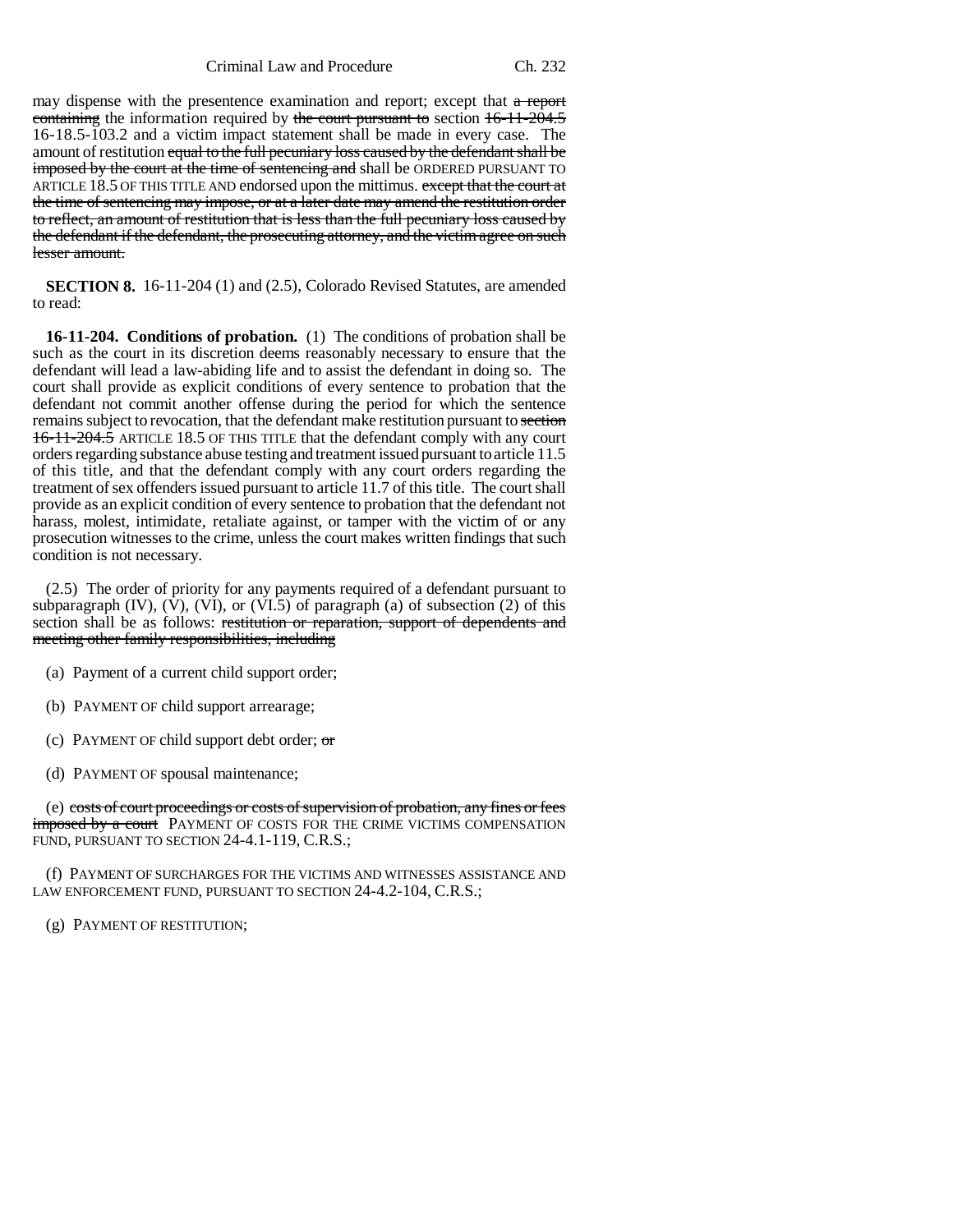(h) PAYMENT OF A TIME PAYMENT FEE;

(i) PAYMENT OF LATE FEES;

(j) PAYMENT OF ANY OTHER FINES, FEES, OR SURCHARGES; and

(k) Repayment of all or part of any reward paid by a crime stopper organization that led to the defendant's arrest and conviction.

**SECTION 9.** 16-11-204.5, Colorado Revised Statutes, is amended to read:

**16-11-204.5. Restitution as a condition of probation.** (1) As a condition of every sentence to probation, the court shall order that the defendant make full restitution to the victim of his or her conduct or to a member of the victim's immediate family for the actual damages that were sustained PURSUANT TO THE PROVISIONS OF ARTICLE 18.5 OF THIS TITLE. Such order shall require the defendant to make restitution within a period of time specified by the court. not to exceed twelve months. In the event that the defendant does not make full restitution by the date specified by the court, the restitution may be collected as provided for in section 16-11-101.6. Such restitution shall be ordered by the court as a condition of probation. The amount of such restitution shall be equal to the actual pecuniary damages sustained by the victim. The court shall fix the manner and time of performance. For purposes of this section, "immediate family" includes the victim's spouse and the victim's parent, sibling, or child who is living with the victim.

(2) If the defendant fails to pay the restitution, he or she shall be returned to the sentencing court which, upon proof of failure to pay, may:

(b) Extend the period of probation;

(c) Order the defendant committed to jail with work release privileges; or

(d) Revoke probation and impose the sentence otherwise required by law.

 $(2.5)$  If, at the time of probation of the defendant, the victim or a member of the victim's immediate family cannot reasonably be located or the victim or a member of the victim's immediate family declines to accept restitution, the defendant shall still make restitution; except that the restitution shall be made to the state and deposited in the victims and witnesses assistance and law enforcement fund created in section 24-4.2-103, C.R.S., in the judicial district in which the crime occurred.

(3) When, as a result of a plea bargain agreement, a defendant is ordered to make restitution pursuant to subsection  $(1)$  of this section, the department or agency supervising the collection of such restitution may assess a charge of fifteen dollars to the defendant for collection of each bad check or each bad check received as a restitution payment. For the purposes of this section, "bad check" means a check or similar sight order for the payment of money which is dishonored by the bank or other drawee because the issuer does not have sufficient funds upon deposit with the bank or other drawee to pay the check or order upon presentation within thirty days after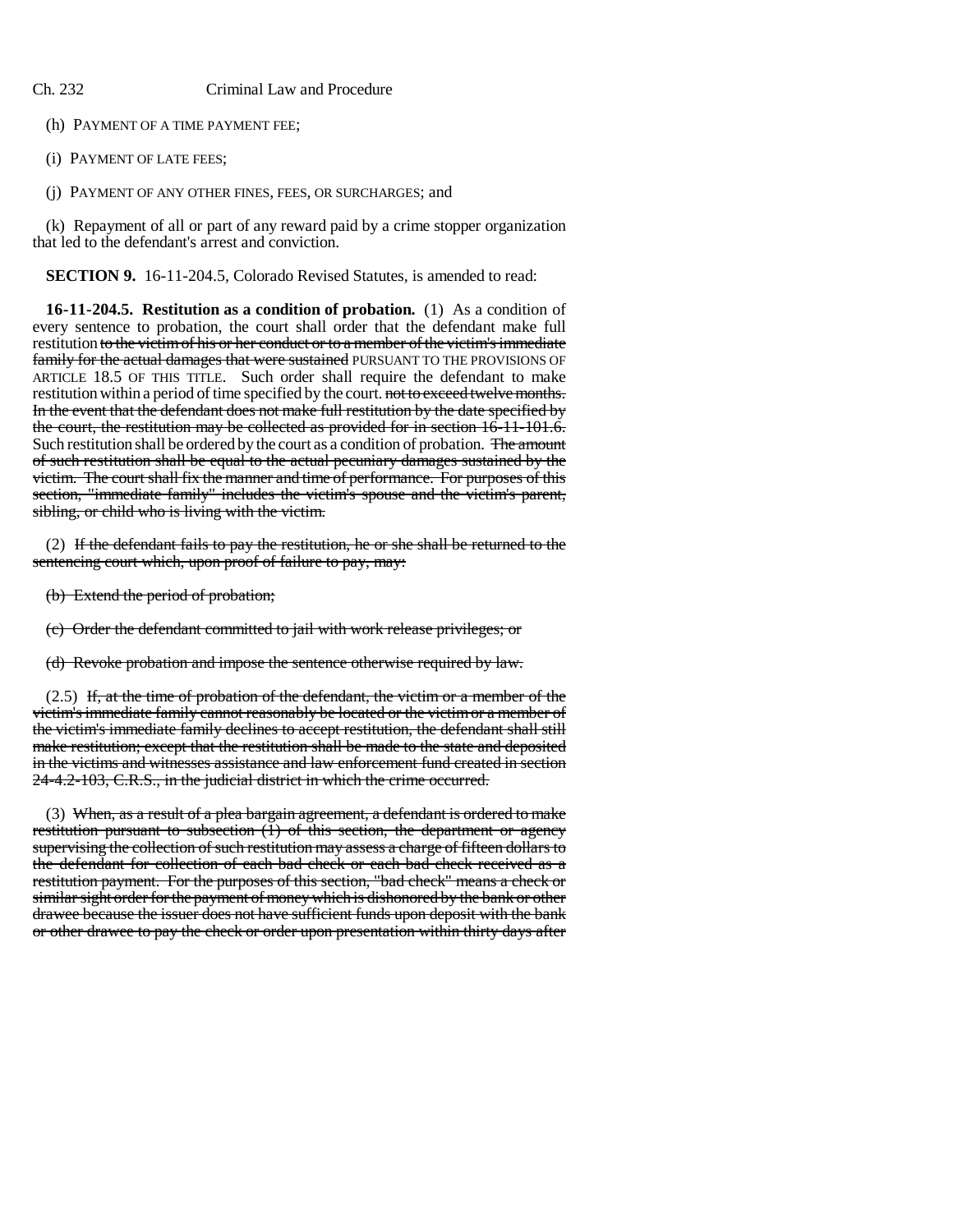#### issue.

(4) "Victim", as used in this section, means the party immediately and directly aggrieved by a defendant who is convicted of a criminal act and who is granted probation, as well as a victim compensation board that has paid a victim compensation claim and any person or entity who has suffered losses because of a contractual relationship with such party, including, but not limited to, an insurer, or because of liability under section 14-6-110, C.R.S., or, in the absence of any of the above, the state. If there is more than one victim, the party immediately and directly aggrieved shall first be compensated for that party's loss.

**SECTION 10.** 16-11-212 (2), Colorado Revised Statutes, is amended to read:

**16-11-212. Work and education release programs.** (2) All employment income of a probationer participating in a work release program shall be received and deposited by the probation officer in the registry of the court. The court shall order disbursement of the funds so deposited in payment of the following items which are listed in the order of their priority: Restitution, legal obligations of support for dependents, probation supervision costs,

- (a) ANY CURRENT CHILD SUPPORT ORDER;
- (b) ANY CHILD SUPPORT ARREARAGE;
- (c) ANY CHILD SUPPORT DEBT ORDER;
- (d) ANY SPOUSAL MAINTENANCE;

(e) COSTS FOR THE CRIME VICTIMS COMPENSATION FUND, PURSUANT TO SECTION 24-4.1-119, C.R.S.;

(f) SURCHARGES FOR THE VICTIMS AND WITNESSES ASSISTANCE AND LAW ENFORCEMENT FUND, PURSUANT TO SECTION 24-4.2-104, C.R.S.;

- (g) RESTITUTION;
- (h) A TIME PAYMENT FEE;
- (i) LATE FEES;
- (j) ANY OTHER FINES, FEES, OR SURCHARGES;

(k) Room, board, and work supervision inside and outside the county jail or other facility; any fines or fees imposed by the court, and

(l) The probationer.

**SECTION 11.** 17-26-128 (5), Colorado Revised Statutes, is amended to read:

**17-26-128. Employment of county prisoners.** (5) By order of the court, the wages or salaries of employed prisoners shall be disbursed by the sheriff for the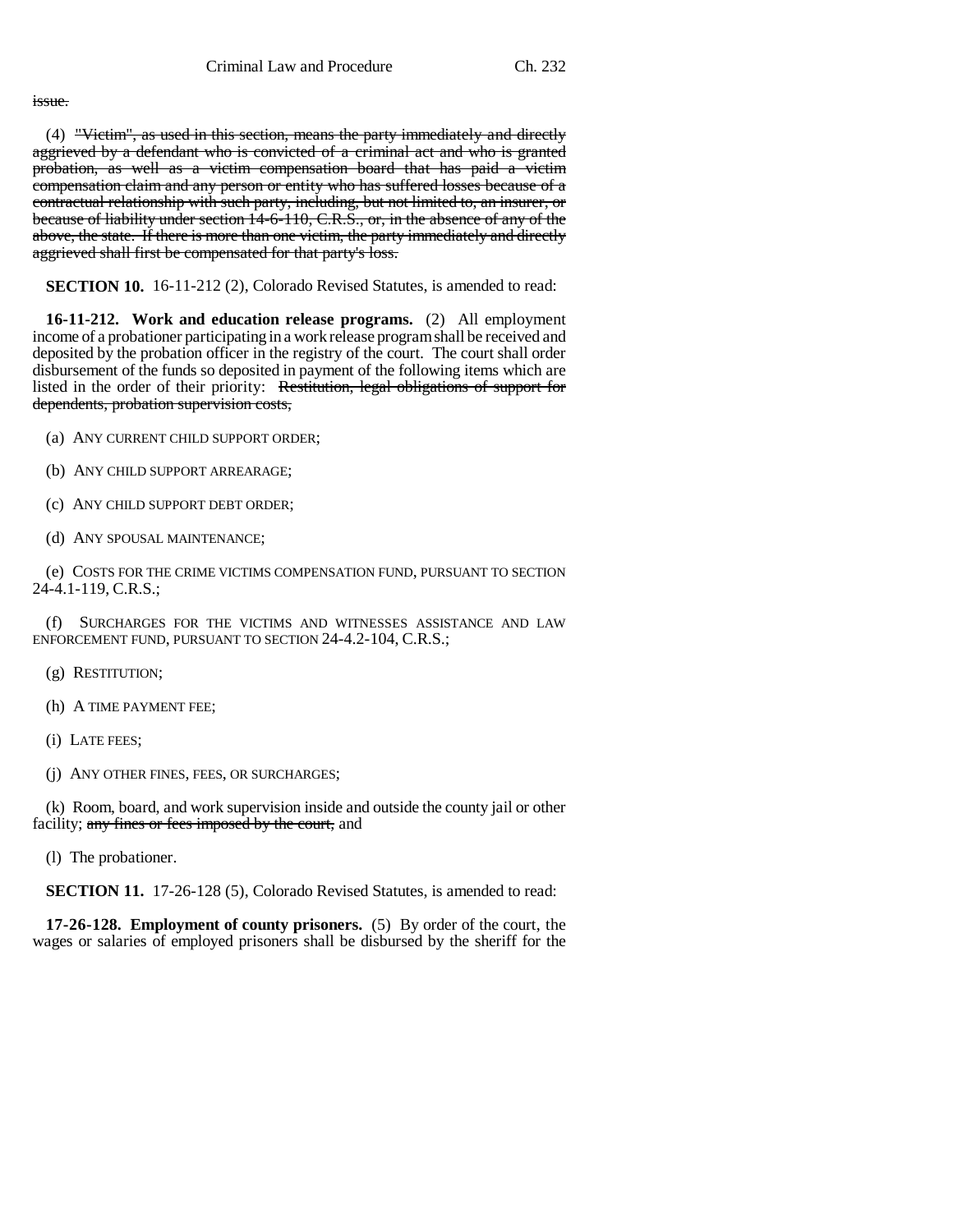following purposes, in the order stated:

(a) Restitution or reparation, or both, to the victim of his conduct for the damage or injury which was sustained, the amount and manner of performance thereof which shall be fixed by the court and shall not exceed an amount the defendant can or will be able to pay; PAYMENT OF ANY CURRENT CHILD SUPPORT ORDER;

(b) The board of the prisoner; PAYMENT OF ANY CHILD SUPPORT ARREARAGE;

(b.3) The supervision and administrative services provided to the prisoner during his home detention; PAYMENT OF ANY CHILD SUPPORT DEBT ORDER;

(c) Necessary travel expense to and from work and other incidental expenses of the prisoner; PAYMENT OF ANY SPOUSAL MAINTENANCE;

(d) Support of the prisoner's dependents, if any; PAYMENT OF COSTS FOR THE CRIME VICTIMS COMPENSATION FUND, PURSUANT TO SECTION 24-4.1-119, C.R.S.;

(e) Payment, either in full or ratably, of the prisoner's obligations acknowledged by him in writing or which have been reduced to judgment; PAYMENT OF SURCHARGES FOR THE VICTIMS AND WITNESSES ASSISTANCE AND LAW ENFORCEMENT FUND, PURSUANT TO SECTION 24-4.2-104, C.R.S.;

(f) The balance, if any, to the prisoner upon his discharge. PAYMENT OF RESTITUTION;

(g) PAYMENT OF A TIME PAYMENT FEE;

(h) PAYMENT OF LATE FEES;

(i) PAYMENT OF ANY OTHER FINES, FEES, OR SURCHARGES;

(j) PAYMENT OF THE BOARD OF THE PRISONER;

(k) PAYMENT OF THE SUPERVISION AND ADMINISTRATIVE SERVICES PROVIDED TO THE PRISONER DURING HIS HOME DETENTION;

(l) PAYMENT OF NECESSARY TRAVEL EXPENSE TO AND FROM WORK AND OTHER INCIDENTAL EXPENSES OF THE PRISONER;

(m) PAYMENT, EITHER IN FULL OR RATABLY, OF THE PRISONER'S OBLIGATIONS ACKNOWLEDGED BY HIM IN WRITING OR WHICH HAVE BEEN REDUCED TO JUDGMENT; AND

(n) THE BALANCE, IF ANY, TO THE PRISONER UPON HIS DISCHARGE.

**SECTION 12.** 18-1-105, Colorado Revised Statutes, is amended BY THE ADDITION OF A NEW SUBSECTION to read: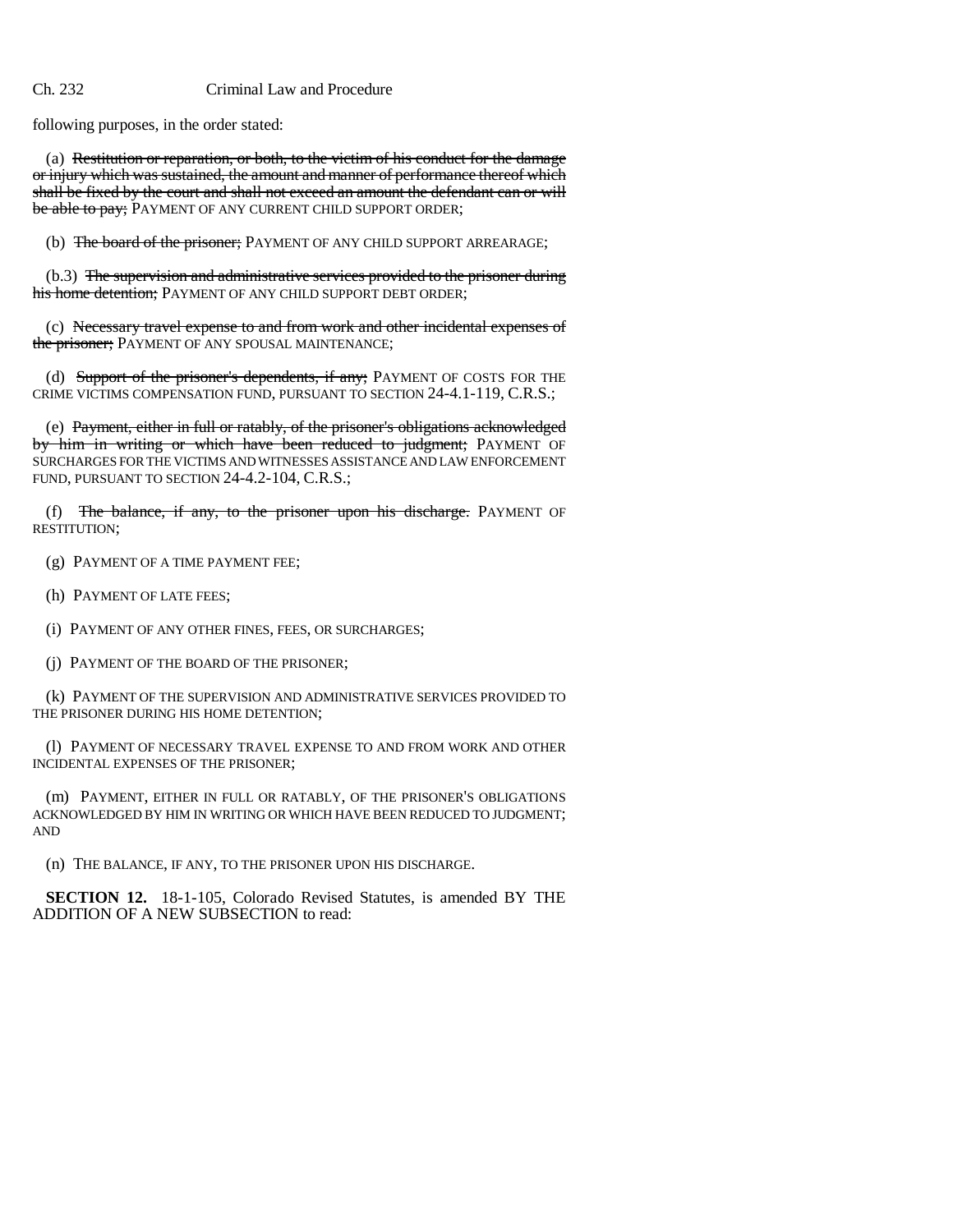**18-1-105. Felonies classified - presumptive penalties.** (12) EVERY SENTENCE ENTERED UNDER THIS SECTION SHALL INCLUDE CONSIDERATION OF RESTITUTION AS REQUIRED BY ARTICLE 18.5 OF TITLE 16, C.R.S.

**SECTION 13.** 18-1-106, Colorado Revised Statutes, is amended BY THE ADDITION OF A NEW SUBSECTION to read:

**18-1-106. Misdemeanors classified - penalties.** (5) EVERY SENTENCE ENTERED UNDER THIS SECTION SHALL INCLUDE CONSIDERATION OF RESTITUTION AS REQUIRED BY ARTICLE 18.5 OF TITLE 16, C.R.S.

**SECTION 14.** 18-1-107, Colorado Revised Statutes, is amended to read:

**18-1-107. Petty offenses classified - penalties.** (1) A violation of a statute of this state is a "petty offense" if specifically classified as a class 1 or class 2 petty offense. The penalty for commission of a class 1 petty offense, upon conviction, is a fine of not more than five hundred dollars, or imprisonment for not more than six months other than in state correctional facilities, or both. The penalty for commission of a class 2 petty offense is a fine specified in the section defining the offense. The penalty assessment procedure of section 16-2-201, C.R.S., is available for the payment of fines in class 2 petty offense cases.

(2) EVERY SENTENCE ENTERED UNDER THIS SECTION SHALL INCLUDE CONSIDERATION OF RESTITUTION AS REQUIRED BY ARTICLE 18.5 OF TITLE 16, C.R.S.

**SECTION 15.** 18-1-108, Colorado Revised Statutes, is amended to read:

**18-1-108. Offenses not classified.** (1) Any felony, misdemeanor, or petty offense defined by state statute without specification of its class shall be punishable as provided in the statute defining it. For felony offenses committed on or after July 1, 1993, if the sentencing court sentences an offender to incarceration pursuant to the provisions of this section, the sentencing court shall also impose a mandatory period of parole of two years.

EVERY SENTENCE ENTERED UNDER THIS SECTION SHALL INCLUDE CONSIDERATION OF RESTITUTION AS REQUIRED BY ARTICLE 18.5 OF TITLE 16, C.R.S.

**SECTION 16.** 18-1-109, Colorado Revised Statutes, is amended to read:

**18-1-109. Penalty not fixed by statute - punishment.** (1) In all cases where an offense is denominated by statute as being a felony and no penalty is fixed in the statute therefor, the punishment shall be imprisonment for not more than five years in a correctional facility, as defined in section 17-1-102, C.R.S., or a fine of not more than fifteen thousand dollars, or both such imprisonment and fine. For offenses committed on or after July 1, 1985, a fine of not more than one hundred thousand dollars may be levied. For offenses committed on or after July 1, 1993, if the sentencing court sentences an offender to incarceration pursuant to the provisions of this section, the sentencing court shall also impose a mandatory period of parole of two years. In all cases where an offense is denominated a misdemeanor and no penalty is fixed in the statute therefor, the punishment shall be imprisonment for not more than one year in the county jail, or a fine of not more than one thousand dollars,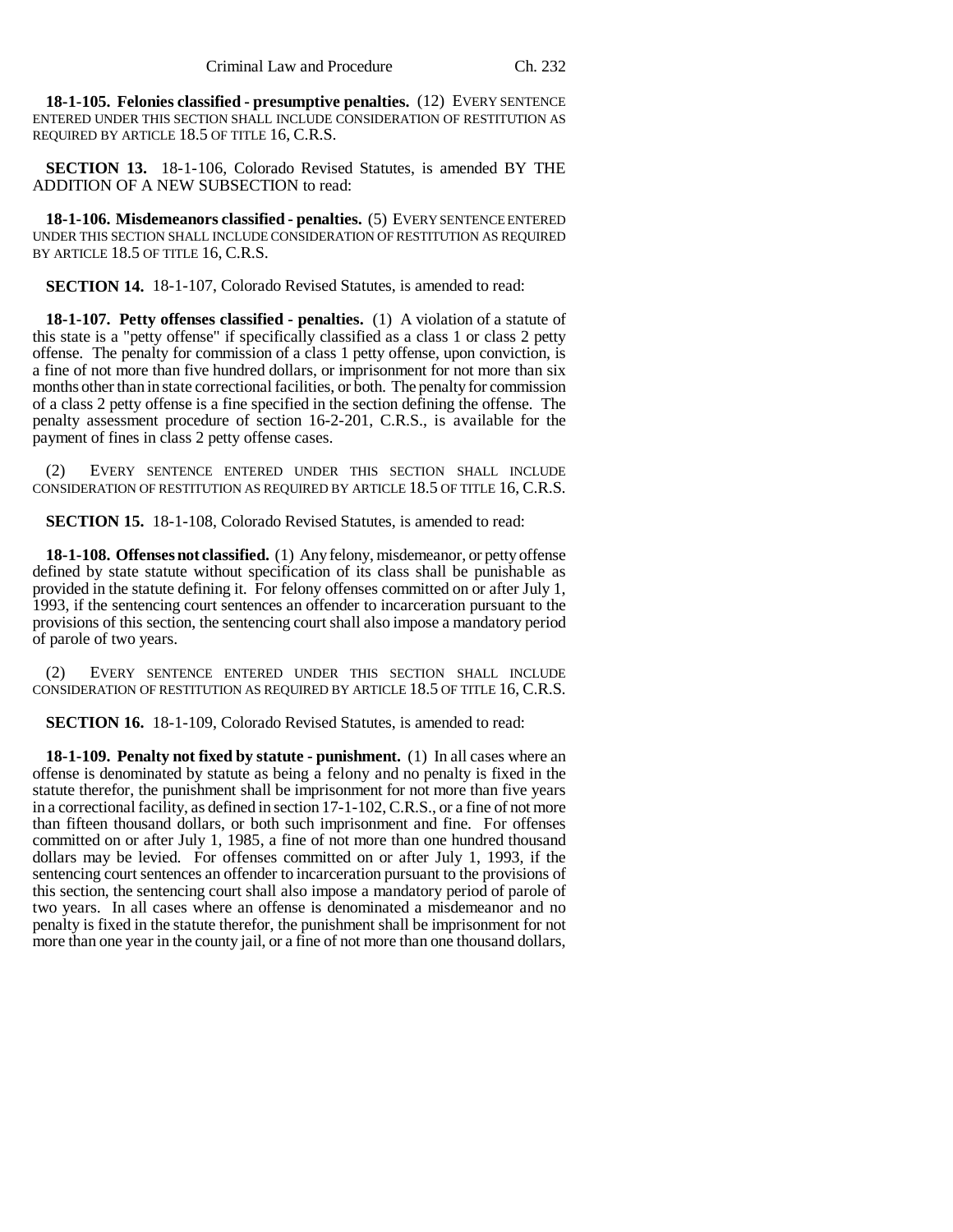or both such imprisonment and fine.

(2) EVERY SENTENCE ENTERED UNDER THIS SECTION SHALL INCLUDE CONSIDERATION OF RESTITUTION AS REQUIRED BY ARTICLE 18.5 OF TITLE 16, C.R.S.

**SECTION 17.** 18-5-205 (6), Colorado Revised Statutes, is amended to read:

**18-5-205. Fraud by check - definitions - penalties.** (6) If deferred prosecution is ordered, the court as a condition of supervision may SHALL require the defendant to make restitution on all checks issued by the defendant which THAT are unpaid as of the date of commencement of the supervision in addition to other terms and conditions appropriate for the treatment or rehabilitation of the defendant.

**SECTION 18.** 18-6.5-106 (3), Colorado Revised Statutes, is amended to read:

**18-6.5-106. Payment of treatment costs for victims of crimes against at-risk adults or at-risk juveniles - restitution.** (3) If an at-risk adult or an at-risk juvenile has sustained monetary damages as a result of the commission of a crime described in this article against such adult or juvenile, the court may SHALL order the offender to provide restitution pursuant to section 16-11-204.5 ARTICLE 18.5 OF TITLE 16 and article 28 of title 17, C.R.S. If, after a reasonable period not to exceed one hundred eighty days, the offender has not, in the opinion of the court, completed adequate restitution, the offender's probation may be revoked. However, any remaining amount of restitution shall continue to have the full force and effect of a final judgment and remain enforceable pursuant to section 16-11-101.5, C.R.S. ARTICLE 18.5 OF TITLE 16, C.R.S.

**SECTION 19.** 18-9-113 (1) (c), Colorado Revised Statutes, is amended to read:

**18-9-113. Desecration of venerated objects.** (1) (c) The court shall order that any person convicted pursuant to this section make restitution to cover the costs of repairing any damages to any monument, headstone, memorial marker, structure, or place which THAT are the result of such person's conduct. Such restitution shall be paid to any person or entity which THAT repairs such damages, AS REQUIRED IN ARTICLE  $18.5$  OF TITLE 16, C.R.S.

**SECTION 20.** 24-4.1-110 (3), Colorado Revised Statutes, is amended to read:

**24-4.1-110. Recovery from collateral source.** (3) If a defendant is ordered to pay restitution under section 16-11-204.5, 17-28-102, or 18-4-401 ARTICLE 18.5 OF TITLE 16, C.R.S., to a person who has received compensation awarded under this part 1, an amount equal to the compensation awarded shall be transmitted from such restitution to the board for allocation to the fund.

**SECTION 21.** 24-4.1-302.5 (1) (h), Colorado Revised Statutes, is amended to read:

**24-4.1-302.5. Rights afforded to victims.** (1) In order to preserve and protect a victim's rights to justice and due process, each victim of a crime shall have the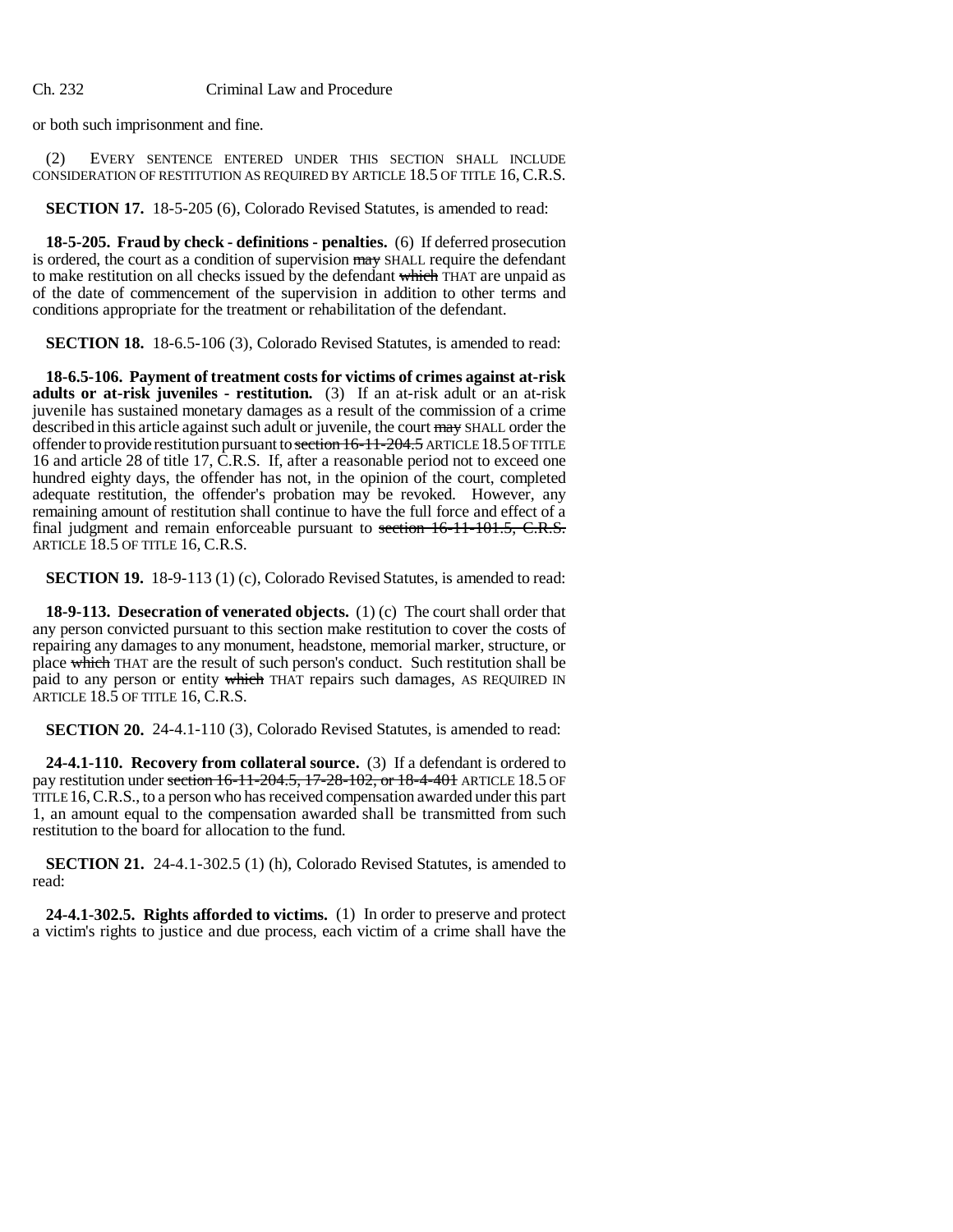following rights:

(h) The right to have the court determine the amount, if any, of restitution to be paid to a victim PURSUANT TO ARTICLE 18.5 OF TITLE 16, C.R.S., by any person convicted of a crime against such victim for the actual pecuniary damages that resulted from the commission of the crime;

**SECTION 22.** 42-4-1701 (3) (a) (II) (B), Colorado Revised Statutes, is amended to read:

**42-4-1701. Traffic offenses and infractions classified - penalties - penalty and surcharge schedule.** (3) (a) (II) (B) Any person convicted of a class 1 or class 2 misdemeanor traffic offense SHALL BE REQUIRED TO PAY RESTITUTION AS REQUIRED BY ARTICLE 18.5 OF TITLE 16, C.R.S., AND may be sentenced to perform a certain number of hours of community or useful public service in addition to any other sentence provided by sub-subparagraph  $(A)$  of this subparagraph  $(II)$ , subject to the conditions and restrictions of section 16-11-701, C.R.S.

**SECTION 23.** 13-52-102 (1) and (2) (b), Colorado Revised Statutes, are amended to read:

**13-52-102. Property subject to execution - lien - real estate.** (1) All goods and chattels, lands, tenements, and real estate of every person against whom any judgment is obtained in any court of record, either at law or in equity, for any debt, damages, costs, or other sum of money are liable to be sold on execution to be issued upon such judgment. The transcript of the docket entry of any judgment in the judgment docket, certified by the clerk, may be filed with the recorder of any county; and from the time of filing such transcript the judgment shall become a lien upon all the real property of such judgment debtor, not exempt from execution in such county, owned by him SUCH JUDGMENT DEBTOR or which he SUCH JUDGMENT DEBTOR may afterwards acquire until said lien expires. The lien shall continue for six years from the entry of judgment unless the judgment is previously satisfied. If the underlying judgment is a judgment for child support or maintenance or arrears thereof or child support debt, OR FOR RESTITUTION, the lien shall remain in effect for the life of the judgment without the necessity of renewal every six years. Upon satisfaction of the judgment for child support or maintenance or arrears thereof or child support debt OR RESTITUTION, the delegate child support enforcement unit, or the party filing the lien, shall promptly file a satisfaction of the lien with the recorder of such county.

(2) (b) (I) With respect to judgments entered in county courts on or after July 1, 1981, the time limitation within which execution may issue is six years from the entry thereof, but not afterwards, unless revived as provided by law, and, after six years from the entry of final judgment in any county court of this state, the judgment shall be considered as satisfied in full, unless so revived.

(II) THE TWENTY YEAR LIMITATION CONTAINED IN PARAGRAPH (a) OF THIS SUBSECTION (2) SHALL NOT APPLY TO JUDGMENTS ENTERED FOR RESTITUTION PURSUANT TO ARTICLE 18.5 OF TITLE 16, C.R.S. EXECUTION MAY ISSUE ON JUDGMENTS FOR RESTITUTION AT ANY TIME UNTIL PAID IN FULL; EXCEPT THAT THE LIEN CREATED BY THE RECORDING OF A TRANSCRIPT OF THE ORDER FOR RESTITUTION PURSUANT TO SECTION 16-18.5-104 (5)(a), C.R.S., SHALL BE VALID FOR A PERIOD OF